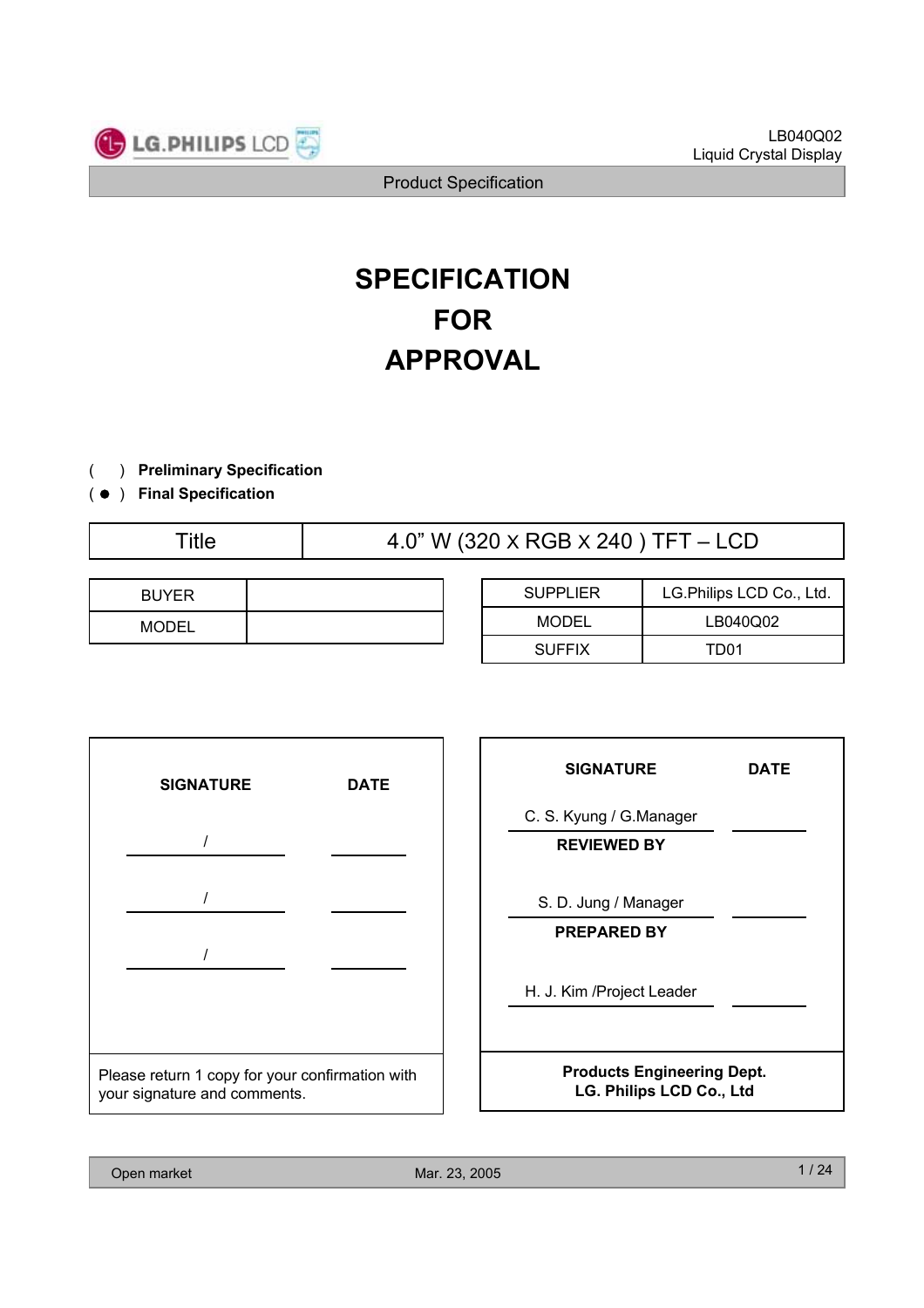

## **Contents**

| <b>No</b> | <b>ITEM</b>                    | Page           |
|-----------|--------------------------------|----------------|
|           | <b>COVER</b>                   | 1              |
|           | <b>CONTENTS</b>                | $\overline{2}$ |
|           | RECORD OF REVISIONS            | 3              |
| 1         | <b>SUMMARY</b>                 | 4              |
| 2         | <b>FEATURES</b>                | 4              |
| 3         | <b>GENERAL SPECIFICATION</b>   | 5              |
| 4         | ABSOLUTE MAXIMUM RATINGS       | 5              |
| 5         | ELECTRICAL SPECIFICATIONS      | 6              |
| $5 - 1$   | ELECTRICAL CHARACTREISTICS     | 6              |
| $5 - 2$   | <b>INTERFACE CONNECTIONS</b>   | $\overline{7}$ |
| $5 - 3$   | SIGNAL TIMING SPECIFICATIONS   | 10             |
| $5 - 4$   | SIGNAL TIMING WAVEFORMS        | 11             |
| $5 - 5$   | COLOR INPUT DATA REFERNECE     | 12             |
| $5-6$     | <b>POWER SEQUENCE</b>          | 13             |
| 6         | <b>OPTICAL SFECIFICATIONS</b>  | 14             |
| 7         | MECHANICAL CHARACTERISTICS     | 18             |
| 8         | <b>RELIABLITY</b>              | 21             |
| 9         | <b>INTERNATIONAL STANDARDS</b> | 22             |
| $9 - 1$   | <b>SAFETY</b>                  | 22             |
| $9 - 2$   | EMC                            | 22             |
| 10        | <b>PACKING</b>                 | 23             |
| $10-1$    | <b>DESIGNATION OF LOT MARK</b> | 23             |
| $10-2$    | <b>PACKING FORM</b>            | 23             |
| 11        | <b>PRECAUTIONS</b>             | 24             |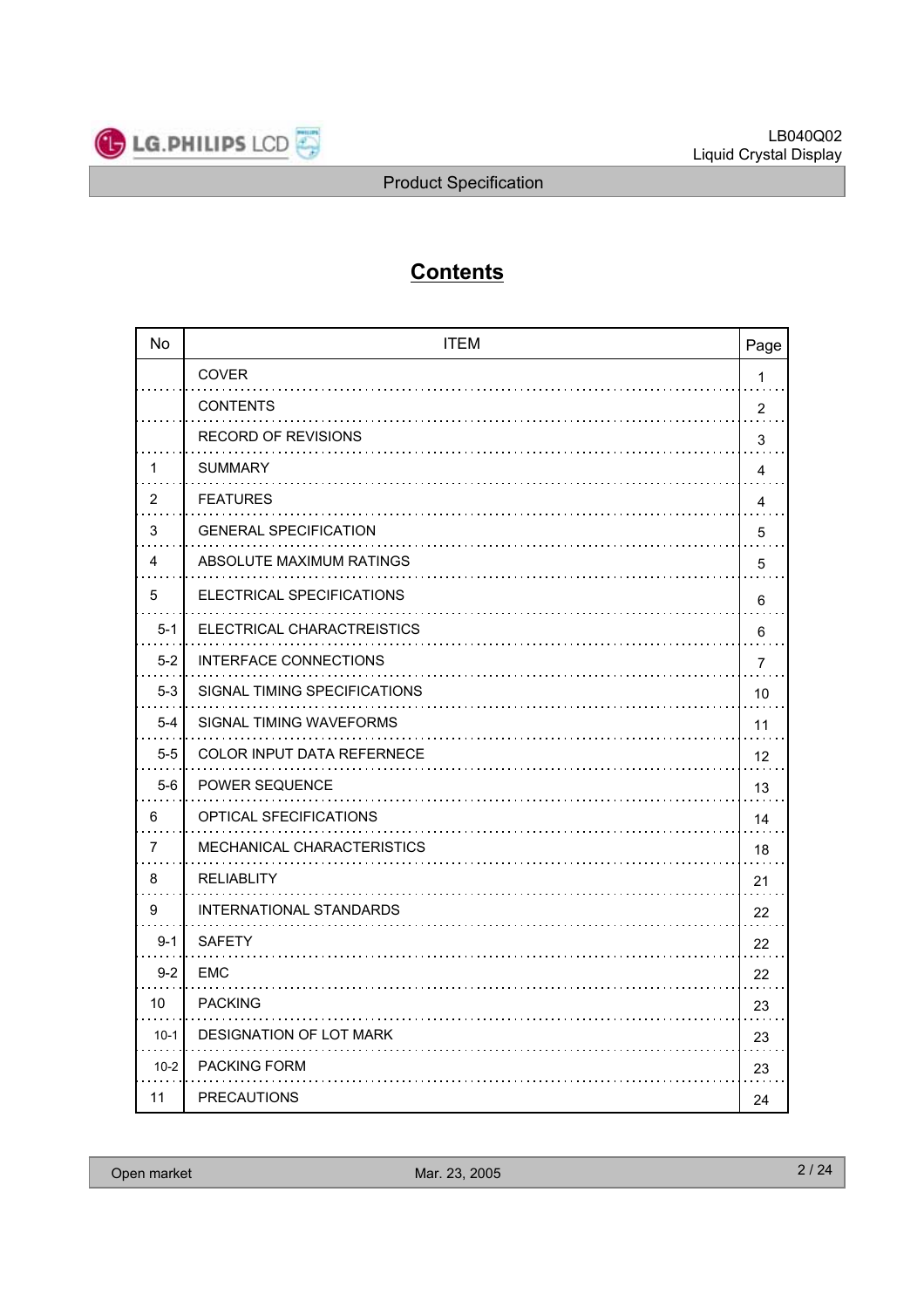

LB040Q02 Liquid Crystal Display

#### Product Specification

### **1. Summary**

This module utilizes amorphous silicon thin film transistors. A 4.0" active matrix liquid crystal display allows full color to be displayed.

The applications are Car Navigation System, Amusement and others.

### **2. Features**

- •The 4.0" screen produces a high resolution image that is composed of 76,800 pixel elements in a stripe arrangement.
- Wide viewing angle technology is employed.
- [The most suitable viewing direction is in the 6 o'clock direction.]
- By adopting an active matrix drive, a picture with high contrast is realized.
- A thin, light and compact module is accomplished through the use of COG mounting technology.
- By adopting a high aperture panel, high transmittance color filter and high transmission polarizing plates, transmittance ratio is realized.
- Gray scale or the brightness of the sub-pixel color is determined with a 6-bit gray scale signal.

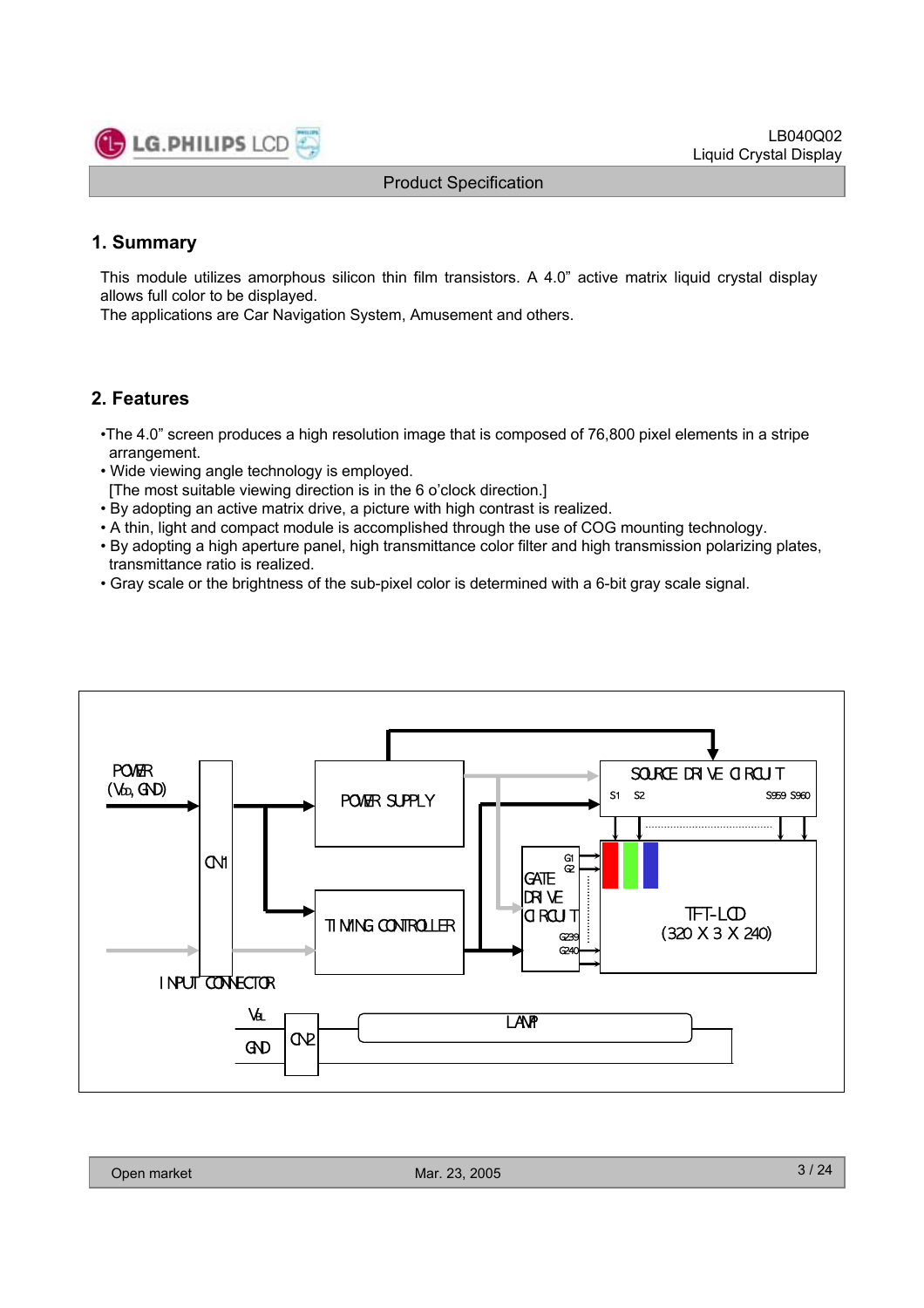

### **3. General Specification**

| <b>CHARACTERISTIC ITEM</b> | <b>SPECIFICATION</b>                           |
|----------------------------|------------------------------------------------|
| Signal Interface           | Digital Interface (CMOS TTL)                   |
| Display Mode               | Normally White, Transmitting Type              |
| Screen Size (Diagonal)     | $4.0$ " (102 mm)                               |
| <b>Outline Dimension</b>   | 98.4mm (H) X 78.0mm (V) X 10.4mm (D)           |
| Active Area                | 81.6mm (H) X 61.2mm (V)                        |
| Number Of dots             | $320(H)$ X 3(R,G,B) X 240(V)                   |
| Color depth                | 6 Bit, 262,144 colors                          |
| <b>Pixel Pitch</b>         | $0.085$ mm(H) $\times$ RGB $\times$ 0.255mm(V) |
| Color Filter Array         | <b>RGB</b> vertical stripes                    |
| Power Consumption          | 2.7 Watt(Typ)                                  |
| Weight                     | 110 $g(Typ)$                                   |
| <b>Backlight</b>           | CCFL (L Type, 1ea)                             |
| <b>Surface Treatment</b>   | Top: WV-A, AG                                  |
|                            | Bottom: WV-A, AG                               |

### **4. Absolute Maximum Ratings**

The following are maximum values which, if exceeded, may cause faulty operation or damage to the unit.

#### **Table 1. ABSOLUTE MAXIMUM RATINGS**

| Parameter                    | Symbol     |        | Values      | Units      | <b>Notes</b>            |  |  |
|------------------------------|------------|--------|-------------|------------|-------------------------|--|--|
|                              |            | Min    | Max         |            |                         |  |  |
| Power Input Voltage          | <b>VCC</b> | $-0.3$ | $Vcc + 0.3$ | <b>Vdc</b> | at $25 \pm 5^{\circ}$ C |  |  |
| <b>Operating Temperature</b> | TOP        | $-30$  | 85          |            | $4 - 1, 2, 3$           |  |  |
| Storage Temperature          | Tst        | -40    | 85          | °C         | $4 - 1.2$               |  |  |

[Note 4-1] This rating applies to all parts of the module and should not be exceeded.

[Note 4-2] Maximum wet-bulb temperature is 60℃ . Condensation of dew must be avoided as electrical current leaks will occur, causing a degradation of performance specifications.

[Note 4-3] The operating temperature only guarantees operation of the circuit and doesn't guarantee all the contents of Electro-optical specification.

[Note 4-4] This Module must be grounded between LCM and System.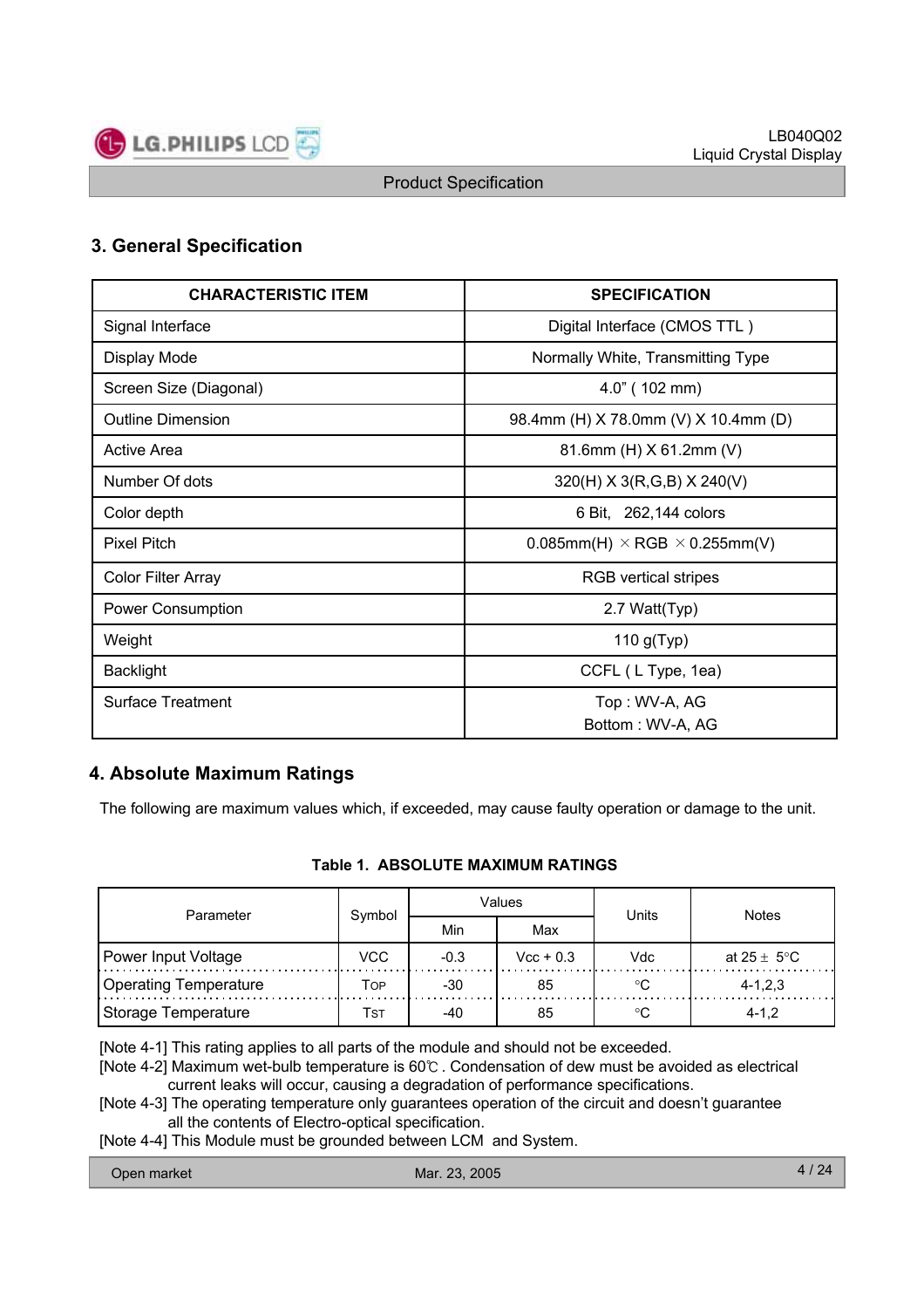

### **5. Electrical Specifications**

### **5-1. Electrical Characteristics**

The LB040Q02 requires two power inputs. One is employed to power the LCD electronics and to drive the TFT array and liquid crystal. The second input which powers the CCFL, is typically generated by an inverter. The inverter is an external unit to the LCD.

| Parameter                  | Symbol       |        | Unit | <b>Notes</b> |                   |                           |
|----------------------------|--------------|--------|------|--------------|-------------------|---------------------------|
|                            |              | Min    | Typ  | Max          |                   |                           |
| MODULE:                    |              |        |      |              |                   |                           |
| Power Supply Input Voltage | <b>VCC</b>   | 3.0    | 3.3  | 3.6          | Vdc               |                           |
| Power Supply Input Current | $I_{\rm CC}$ |        | 100  | 125          | mA                | $*1$                      |
| Power Consumption          | Pc.          |        |      | 0.45         | Watt              | $*1$                      |
|                            |              |        |      |              |                   |                           |
| LAMP:                      |              |        |      |              |                   |                           |
| <b>Operating Voltage</b>   | $V_{BL}$     | 370    | 390  | 510          | $V_{RMS}$         | $±10$ [%]                 |
| <b>Operating Current</b>   | $I_{BL}$     | 3.0    | 6.0  | 6.5          | mA <sub>RMS</sub> |                           |
| <b>Operating Frequency</b> | $f_{BL}$     | 35     | 60   | 80           | kHz               | $*2$                      |
|                            |              |        |      | 980          | $V_{RMS}$         | $T_a = 25^\circ \text{C}$ |
| Kick-Off Voltage (*4)      | Vs           |        |      | 1260         | $V_{RMS}$         | $T_s = -0$ °C             |
| <b>Power Consumption</b>   | $P_{BL}$     |        | 2.34 | 2.57         | Watt              | at<br>$I_{BL}$ =TYP       |
| Life Time                  |              | 20,000 |      |              | <b>Hrs</b>        | $*6$                      |

#### **Table 2. ELECTRICAL CHARACTERISTICS**

#### Note)

**The design of the inverter must have specifications for the lamp in LCD Assembly.** The performance of the Lamp in LCM, for example life time or brightness, is extremely influenced by the characteristics of the DC-AC inverter. So all the parameters of an inverter should be carefully designed so as not to produce too much leakage current from high-voltage output of the inverter. When you design or order the inverter, please make sure unwanted lighting caused by the mismatch of the lamp and the inverter(no lighting, flicker, etc) never occurs. When you confirm it, the LCD Assembly should be operated in the same condition as installed in your instrument.

- \* 1. VCC=3.3V, 25 $\degree$ C, f<sub>V</sub> (frame frequency) = 60Hz condition, whereas mosaic pattern(Typ),full black pattern(Max) is displayed. [LDO output voltage(3.3V) is applied.]
- \* 2. This frequency range means the range to keep within ±10% change of electrical and optical characteristics.
- \* 3. This frequency range means not affecting to lamp life and reliability characteristics. (The lamp frequency should be selected as different as possible from display horizontal synchronous signal (Including harmonic frequency of this scanning frequency) to avoid "Beat" interference which may be observed on the screen as horizontal stripes like moving wave.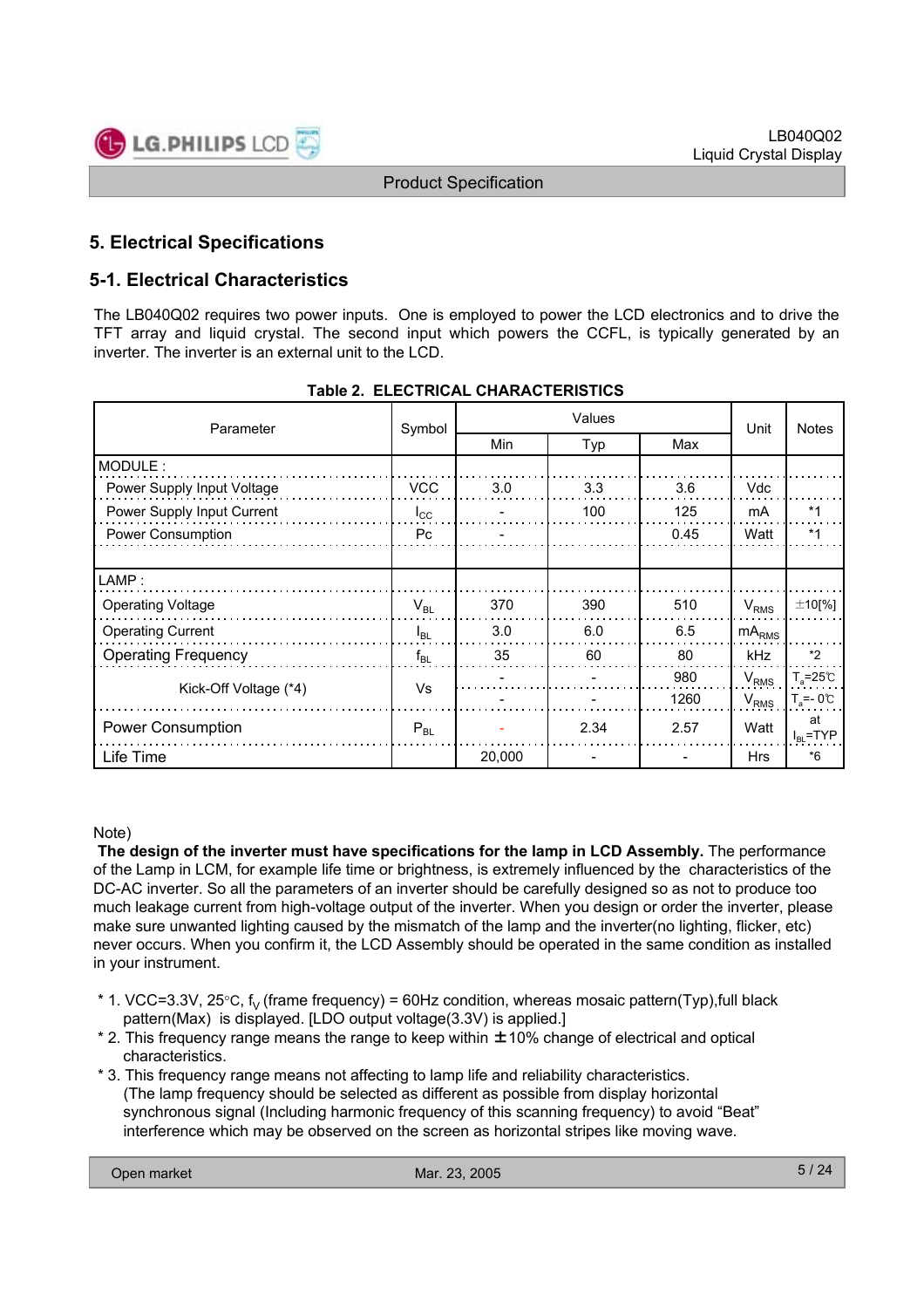

.

#### Product Specification

This phenomenon is caused by interference between lamp (CCFL) lighting frequency and LCD horizontal synchronous signal.)

- . \* 4. The "MAX" of "Kick-Off Voltage" means the minimum voltage for inverter to turn on the CCFL normally in the LCD module. However this isn't the values that we can assure stability of starting lamp on condition that the module is installed in your set. It should be careful that "Kick-Off Voltage" is changed by an increase of stray capacitance in your set, inverter method, value of ballast capacitor in your inverter and so on. Especially, the value of "Kick-Off Voltage" is higher in low temperature condition than in normal temperature condition, because impedance of CCFL is increased. The voltage above  $V_S$  should be applied to the lamps for more than 1 second for start-up. Otherwise, the lamps may not be turned on. The used lamp current is the lamp typical current.
- \* 5. The time needed to achieve not less than 95%brightness of the center part of lamp. The brightness of the lamp after being lighted for 5 minutes is defined as 100%.
- \* 6. "Life time" is defined as the time that the lamp brightness decreases to 50% from original brightness at  $I_{BL}$ =TYP; continuous lighting,  $T_a$ =25℃ .

Requirements for a system inverter design, which is intended to have a better display performance, a better power efficiency and a more reliable lamp, are as follows. It shall help increase the lamp lifetime and reduce leakage current. Inverter should be designed to be subject to the conditions below

- A. The asymmetry rate of the inverter waveform should be less than 10%.
- B. The distortion rate of the waveform should be within  $\sqrt{2} \pm 10\%$ .

\* Inverter output waveform had better be more similar to ideal sine wave.





- C. There should not be any spikes in the waveform.
- D. Lamp current should not exceed the "MAX" value under the "Operating Temperature" (it is prohibited to exceed the "MAX." value even if it is operated in the guaranteed temperature). When lamp current exceed the maximum value for a long time, it may cause a smoking and Ignition.

Therefore, it is recommended that the inverter have the current limited circuit that is used as a protection circuit and/or the lamp current-controlled inverter.

 Do not attaches a conducting tape to lamp connecting wire. If the lamp wire attach to a conducting tape, TFT-LCD Module has a low luminance and the inverter has abnormal action. Because leakage current is occurred between lamp wire and conducting tape.

### **5-2. Interface Connections**

This LCD employs Two interface connections, a 40 pin connector is used for the module electronics interface and the other connectors is used for the integral backlight system. The electronics interface connector is a model F100-S40B-C25 manufactured by UJU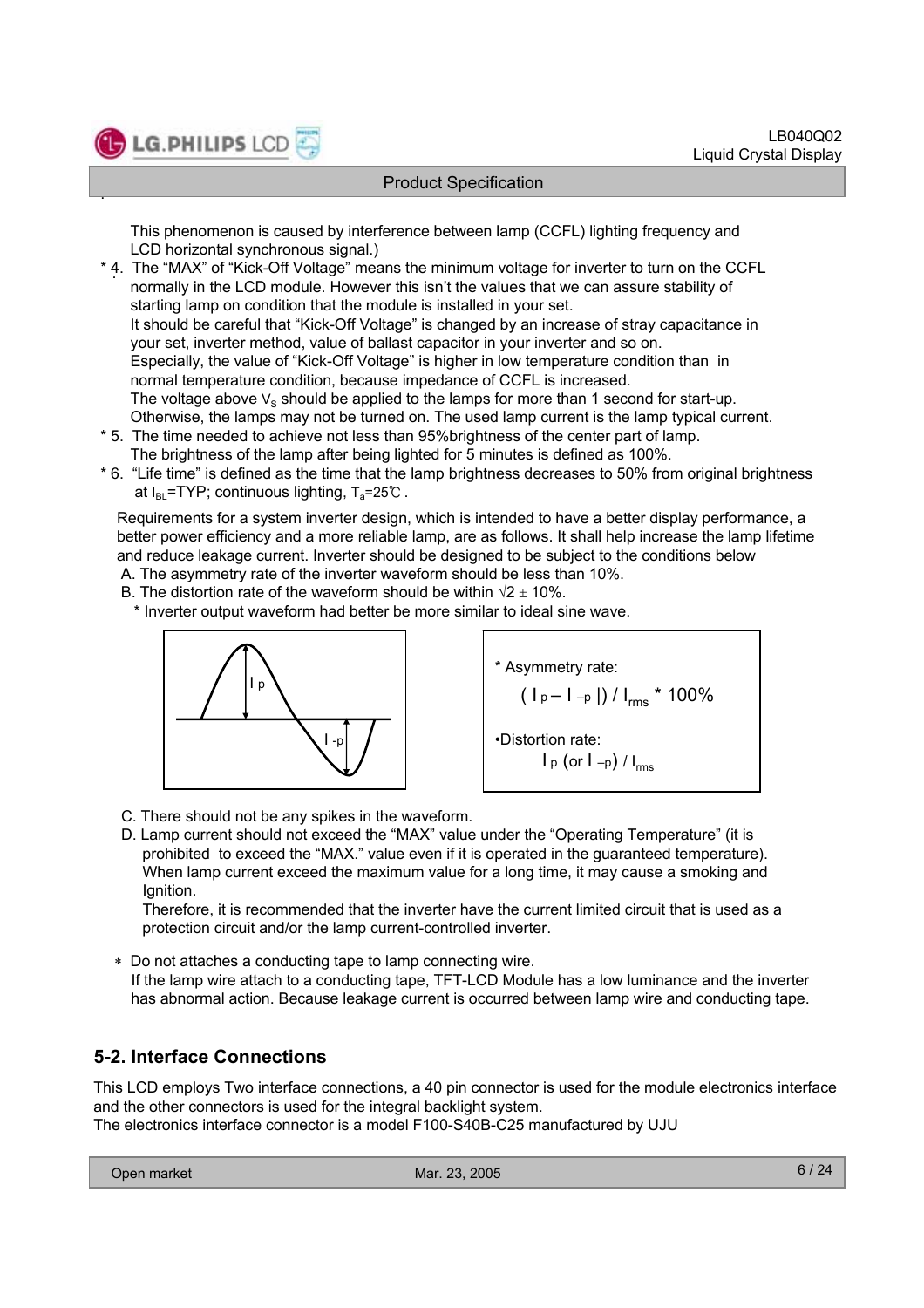

#### **Table 3. MODULE CONNECTOR PIN CONFIGURATION (CN1)**

| PIN            | Name           | Description                | Comment       |
|----------------|----------------|----------------------------|---------------|
| $\mathbf{1}$   | <b>GND</b>     | Ground                     |               |
| $\overline{2}$ | CLK            | Main Clock                 |               |
| $\mathfrak{B}$ | <b>GND</b>     | Ground                     |               |
| $\bf 4$        | <b>GND</b>     | Ground                     |               |
| $\overline{5}$ | R <sub>0</sub> | Red data (LSB)             |               |
| 6              | R1             | Red data                   |               |
| 7              | R2             | Red data                   |               |
| $\,8\,$        | R3             | Red data                   |               |
| 9              | R4             | Red data                   |               |
| 10             | R5             | Red data (MSB)             |               |
| 11             | <b>GND</b>     | Ground                     |               |
| 12             | <b>GND</b>     | Ground                     |               |
| 13             | ${\rm G0}$     | Green data (LSB)           |               |
| 14             | G1             | Green data                 |               |
| 15             | G2             | Green data                 |               |
| 16             | G <sub>3</sub> | Green data                 |               |
| $17\,$         | G4             | Green data                 |               |
| 18             | G5             | Green data (MSB)           |               |
| 19             | <b>GND</b>     | <b>GND</b>                 |               |
| 20             | <b>GND</b>     | <b>GND</b>                 |               |
| 21             | B <sub>0</sub> | Blue data (LSB)            |               |
| 22             | B1             | Blue data                  |               |
| 23             | B2             | Blue data                  |               |
| 24             | B <sub>3</sub> | Blue data                  |               |
| 25             | B4             | Blue data                  |               |
| 26             | B <sub>5</sub> | Blue data (MSB)            |               |
| 27             | <b>GND</b>     | <b>GND</b>                 |               |
| 28             | $\mathrm{GND}$ | <b>GND</b>                 |               |
| 29             | <b>HSYNC</b>   | Horizontal SYNC signal     | [Note 3-1]    |
| 30             | $\rm DE$       | Data Enable                |               |
| 31             | <b>VSYNC</b>   | Vertical Sync signal       | [Note 3-1]    |
| 32             | <b>GND</b>     | <b>GND</b>                 |               |
| 33             | <b>GND</b>     | <b>GND</b>                 |               |
| 34             | $\rm NC$       | Not connect                |               |
| 35             | <b>HVR</b>     | Horzontal, Vertical Revers | [Note $3-2$ ] |
| 36             | <b>GND</b>     | <b>GND</b>                 |               |
| 37             | <b>VCC</b>     | Main Power (3.3V)          |               |
| 38             | <b>VCC</b>     | Main Power (3.3V)          |               |
| 39             | <b>VCC</b>     | Main Power (3.3V)          |               |
| $40\,$         | ${\rm TC}$     | <b>Temp Sensor</b>         |               |
|                |                |                            |               |

[Note 3-1] Hsync : Positive Vsync : Positive

[Note 3-2] "Low" : Regular video "High" : Horizontally and Vertically inverted video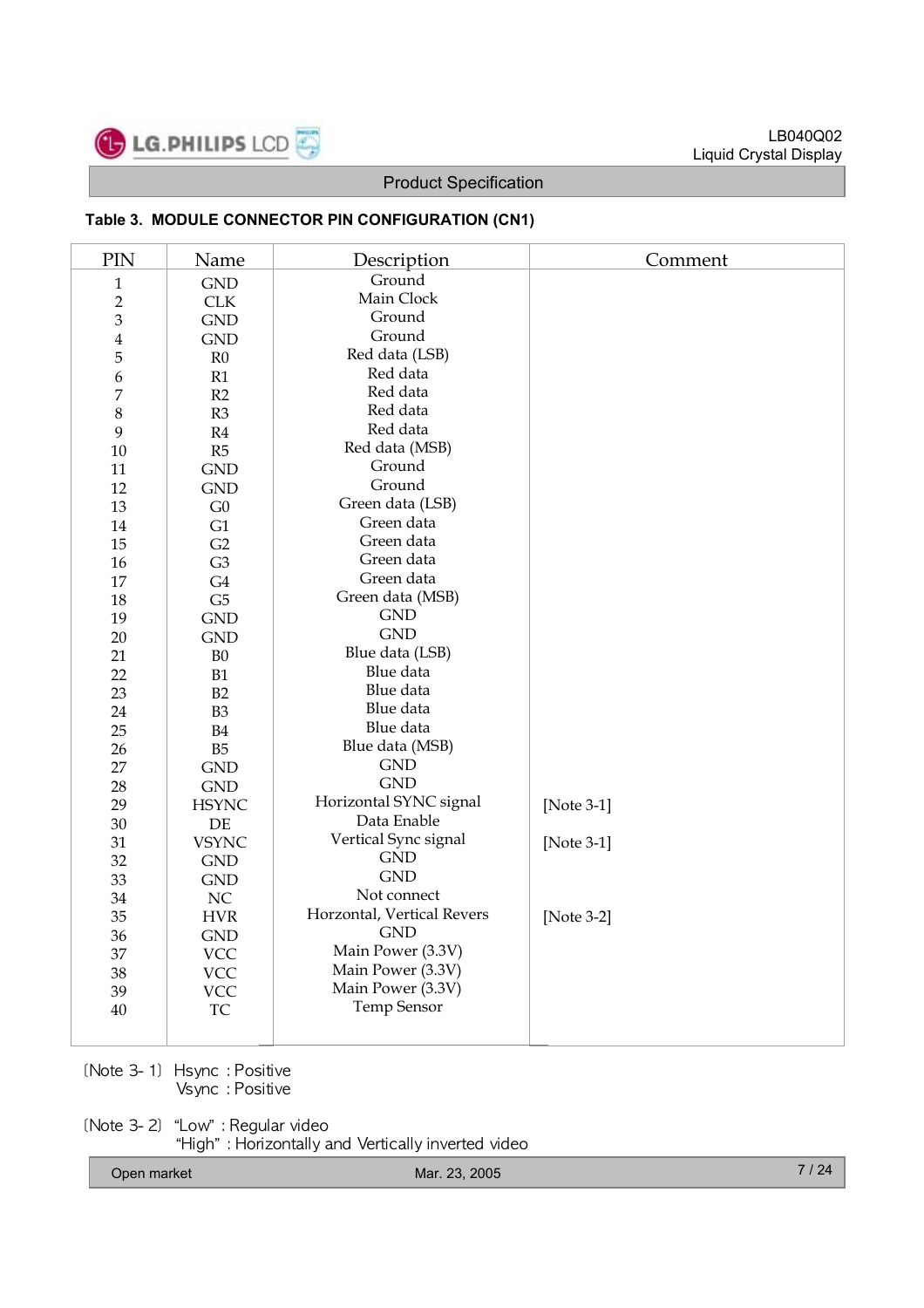

#### **Table 4. BACKLIGHT CONNECTOR PIN CONFIGURATION**

| Pin No. | <b>SYMBOL</b> | <b>FUNCTION</b>                           | <b>REMARK</b> |
|---------|---------------|-------------------------------------------|---------------|
|         | HV            | Power Supply For Lamp [High Voltage Side] |               |
|         | ٢V            | Power Supply For Lamp [Low Voltage Side]  |               |

The backlight interface connector is a model **BHSR-02VS-1** manufactured by JST or a compatible model manufactured by AMP. The matching connector part number is **SM02B-BHSS-1-TB** manufactured by JST or equivalent.

1. The wire color of high voltage side is pink.

2. The wire color of low voltage side is white. Connect the low voltage side of the DC/AC inverter used to drive the fluorescent tube to GND of the inverter circuit.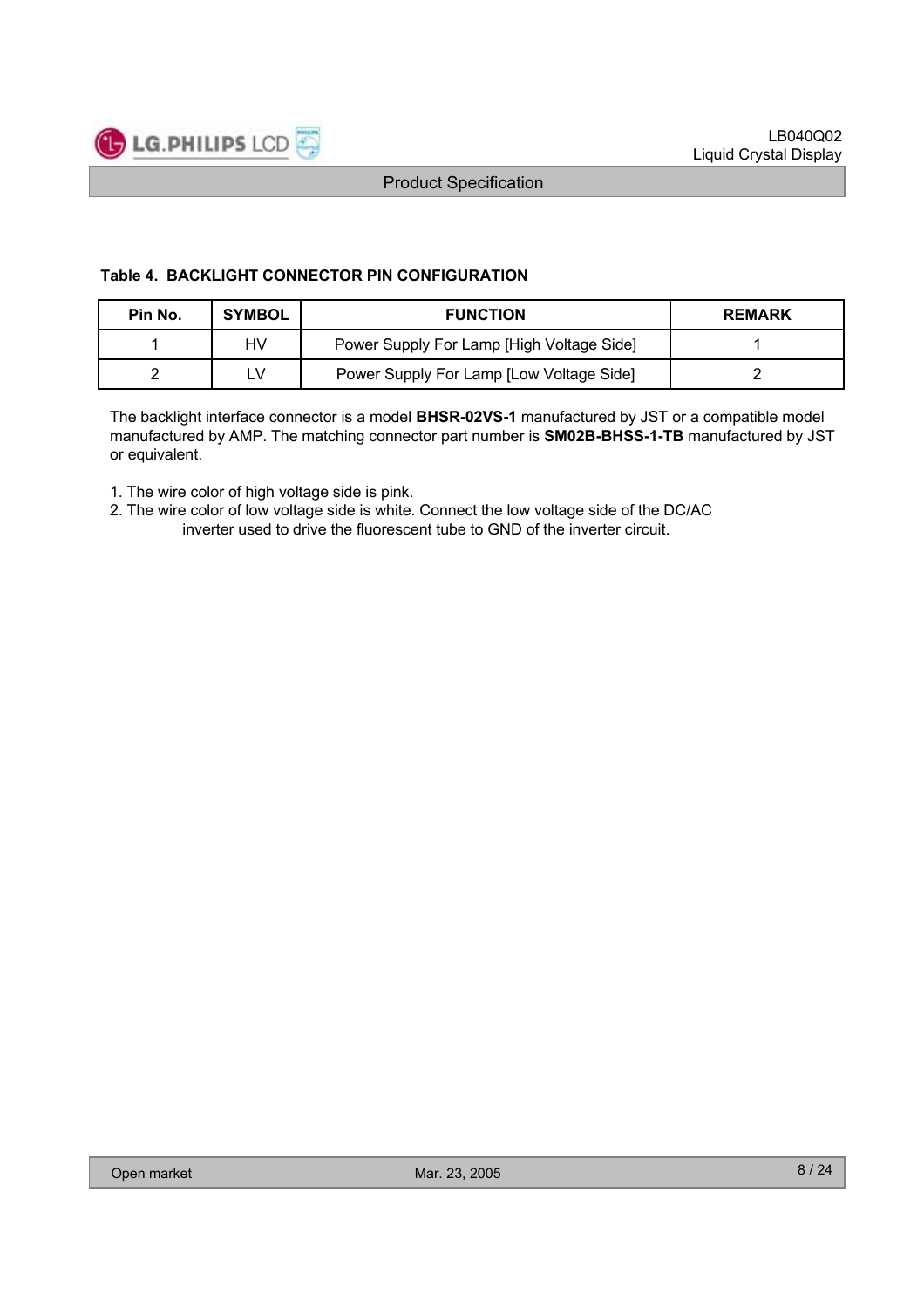

### **5-3. Signal Timing Specifications**

|             | <b>ITEM</b>                         | Symbol                      | MIN.                     | TYP.           | MAX.                     | <b>UNIT</b>                                     | <b>NOTE</b> |
|-------------|-------------------------------------|-----------------------------|--------------------------|----------------|--------------------------|-------------------------------------------------|-------------|
| <b>DCLK</b> | Frequency                           | $f_{CLK}$                   | 5                        | 6.3            | 6.8                      | <b>MHz</b>                                      |             |
|             | Period                              | $t_{HP}$                    | 380                      | 400            | 440                      |                                                 |             |
|             | Sync_width                          | $t_{WH}$                    | 20                       | 30             | 40                       | $\mathfrak{t}_{\text{CLK}}$                     |             |
| Hsync       | <b>Back Porch</b>                   | $t_{HBP}$                   | 20                       | 25<br>40       |                          |                                                 |             |
|             | Front Porch                         | $\mathfrak{t}_{\text{HFP}}$ | 20                       | 25             | 40                       | $\mathfrak{t}_{\text{CLK}}$                     |             |
|             | <b>Active Data</b>                  | $t_{HDE}$                   | $\overline{\phantom{a}}$ | 320            | $\overline{\phantom{a}}$ | $t_{CLK}$                                       |             |
|             | Period                              | $t_{VP}$                    | 263<br>249<br>330        |                |                          | Line                                            | For Hsync   |
|             | Sync_width                          | $t_{\rm WV}$                | $\overline{2}$           | $\overline{7}$ | 30                       |                                                 |             |
| Vsync       | <b>Back Porch</b>                   | $t_{VBP}$                   | 5                        | 10             | 30                       | Line                                            |             |
|             | Front Porch                         | $t_{\rm VFP}$               | $\overline{2}$           | 6              | 30                       |                                                 |             |
|             | <b>Active Data</b>                  | $t_{VDE}$                   | $\overline{\phantom{a}}$ | 240            | $\overline{\phantom{a}}$ | Line                                            |             |
| DE          | Horizontal<br><b>Display Period</b> | $t_{\text{HDE}}$            | 320                      | 320            | 320                      | $\mathfrak{t}_{\scriptscriptstyle{\text{CLK}}}$ |             |
|             | Vertical<br>Display Period          | $t_{VDE}$                   | 240                      | 240            | 240                      | Line                                            |             |

#### **Table 4. TIMING TABLE**

Logi c Hi gh : 0. 7 X VCC Logic Low : 0.3 X VCC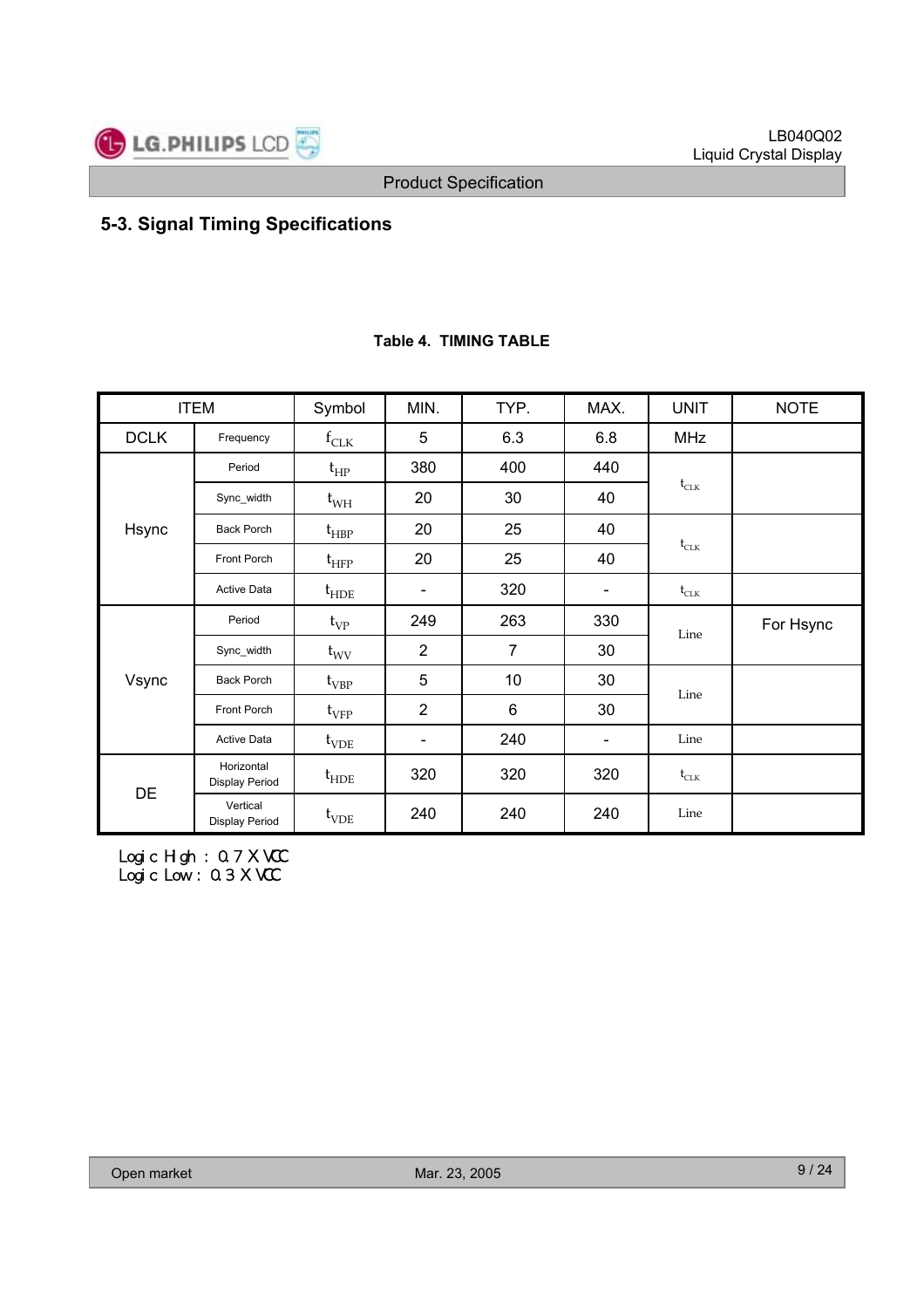

### **5-4. Signal Timing Waveforms [V<sub>dd</sub> = 3.3V]**

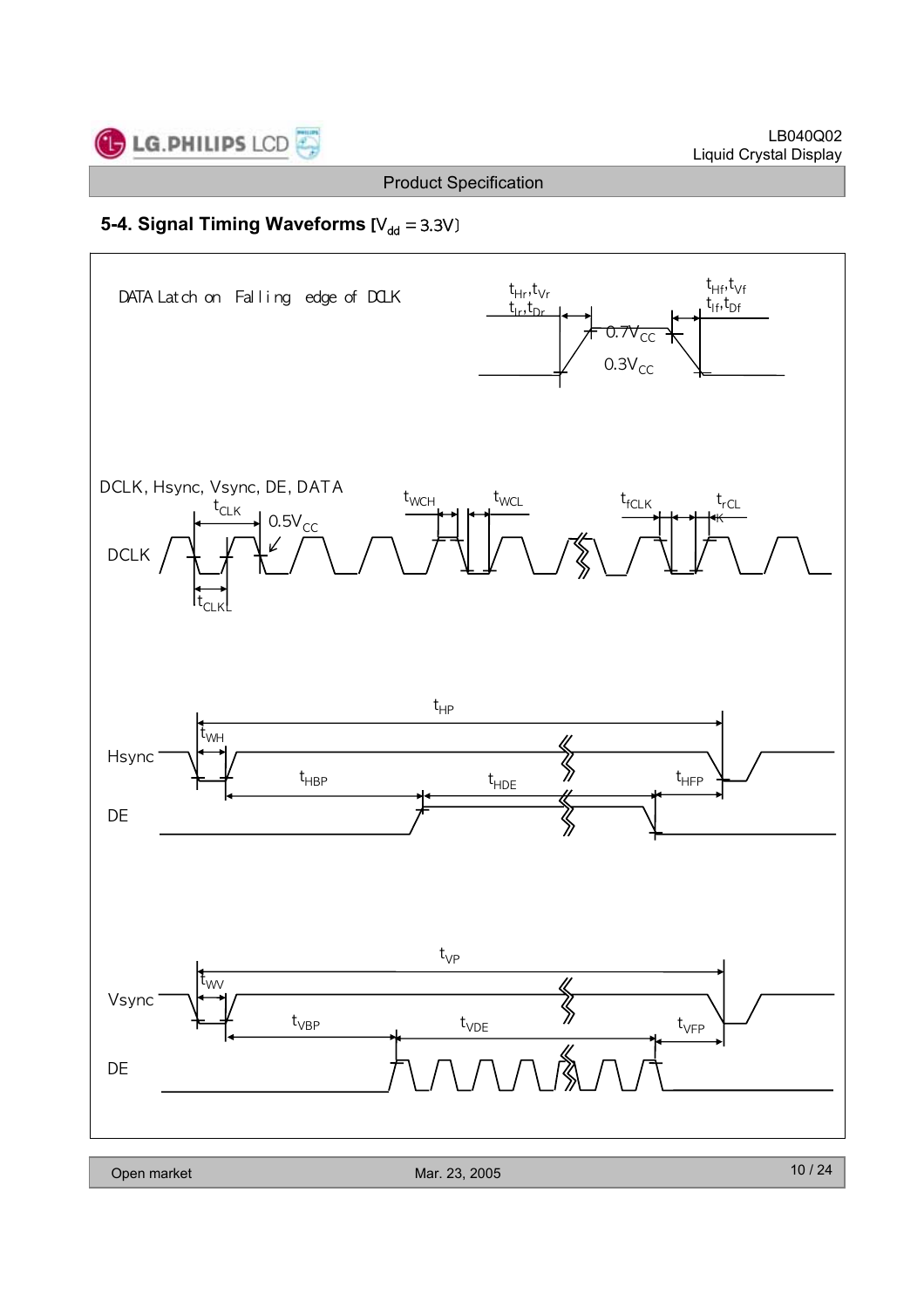

### **5-5. Color Input Data Reference**

The brightness of each primary color (red,green and blue) is based on the 6-bit gray scale data input for the color ; the higher the binary input, the brighter the color. The table below provides a reference for color versus data input.

|              |                   |                |              |                | Input Color Data |              |                  |              |                |                |                |              |                |              |              |              |              |              |             |
|--------------|-------------------|----------------|--------------|----------------|------------------|--------------|------------------|--------------|----------------|----------------|----------------|--------------|----------------|--------------|--------------|--------------|--------------|--------------|-------------|
| Color        |                   | <b>RED</b>     |              |                |                  | <b>GREEN</b> |                  |              |                | <b>BLUE</b>    |                |              |                |              |              |              |              |              |             |
|              |                   | <b>MSB</b>     |              |                |                  |              | LSB   MSB        |              |                |                |                |              | <b>LSB</b>     | <b>MSB</b>   |              |              |              |              | <b>LSB</b>  |
|              |                   | R <sub>5</sub> | <b>R4</b>    | R <sub>3</sub> | R <sub>2</sub>   | <b>R1</b>    | R <sub>0</sub>   | G 5          | G <sub>4</sub> | G <sub>3</sub> | G <sub>2</sub> | G 1          | G <sub>0</sub> | <b>B</b> 5   | <b>B4</b>    | <b>B3</b>    | <b>B2</b>    | <b>B1</b>    | <b>B0</b>   |
|              | <b>Black</b>      | 0              | 0            | 0              | 0                | 0            | 0                | 0            | 0              | 0              | 0              | 0            | $\Omega$       | $\mathbf 0$  | 0            | 0            | 0            | 0            | $\Omega$    |
|              | Red               | 1              | 1            | $\mathbf{1}$   | 1                | 1            | 1                | $\mathbf 0$  | 0              | 0              | 0              | $\mathbf 0$  | 0              | $\Omega$     | 0            | 0            | 0            | $\pmb{0}$    | $\Omega$    |
|              | Green             | 0              | $\mathbf 0$  | 0              | 0                | 0            | 0                | 1            | 1              | 1              | 1              | 1            | 1              | $\Omega$     | 0            | 0            | 0            | $\mathbf 0$  | 0           |
| Basic        | Blue              | 0              | 0            | 0              | 0                | 0            | 0                | 0            | 0              | 0              | 0              | 0            | 0              | 1            | 1            | 1            | 1            | $\mathbf{1}$ | 1           |
| Color        | Cyan              | 0              | $\mathbf 0$  | 0              | 0                | 0            | 0                | $\mathbf{1}$ | 1              | 1              | 1              | 1            | 1              | 1            | 1            | 1            | 1            | $\mathbf{1}$ |             |
|              | Magenta           | 1              | 1            | 1              | 1                | 1            | 1                | 0            | 0              | 0              | 0              | 0            | 0              | 1            | 1            | 1            | 1            | 1            |             |
|              | Yellow            | 1              | 1            | 1              | 1                | 1            | 1 <sup>1</sup>   | $\mathbf{1}$ | 1              | 1              | $\mathbf{1}$   | 1            | 1              | 0            | 0            | 0            | 0            | $\mathbf 0$  | 0           |
|              | White             | $\mathbf{1}$   | $\mathbf{1}$ | 1              | 1                | $\mathbf{1}$ | $\mathbf{1}$     | $\mathbf{1}$ | 1              | 1              | $\mathbf{1}$   | $\mathbf{1}$ | 1              | $\mathbf{1}$ | $\mathbf{1}$ | $\mathbf{1}$ | $\mathbf{1}$ | $\mathbf{1}$ | 1           |
|              | RED (00)          | 0              | 0            | 0              | 0                | $\pmb{0}$    | 0                | $\mathbf 0$  | 0              | $\pmb{0}$      | 0              | 0            | 0              | l o          | 0            | $\Omega$     | 0            | $\pmb{0}$    | 0           |
|              | RED (01)          | 0              | $\mathbf 0$  | 0              | $\mathbf 0$      | $\mathbf 0$  | 1                | $\mathbf{0}$ | 0              | 0              | 0              | $\mathbf 0$  | $\Omega$       | ۱o           | 0            | 0            | 0            | 0            | $\mathbf 0$ |
| <b>RED</b>   |                   |                |              |                |                  |              |                  |              |                |                |                |              |                |              |              |              |              |              |             |
|              | <b>RED (62)</b>   | 1              | 1            | 1              |                  | 1            | 0                | 0            | 0              | 0              | 0              | 0            | 0              | 0            | 0            | 0            | 0            | 0            | 0           |
|              | <b>RED (63)</b>   | 1              | $\mathbf{1}$ | 1              | 1                | $\mathbf{1}$ | $\mathbf{1}$     | $\mathbf 0$  | 0              | 0              | 0              | 0            | 0              | l 0          | 0            | 0            | 0            | $\mathbf 0$  | 0           |
|              | <b>GREEN (00)</b> | 0              | 0            | 0              | 0                | $\pmb{0}$    | 0                | $\mathbf 0$  | 0              | $\pmb{0}$      | 0              | 0            | 0              | $\vert$ 0    | 0            | 0            | 0            | $\pmb{0}$    | 0           |
|              | <b>GREEN (01)</b> | 0              | $\mathbf 0$  | 0              | $\mathbf 0$      | 0            | 0                | $\mathbf 0$  | 0              | 0              | $\mathsf 0$    | 0            | 1              | $\mathbf{0}$ | 0            | 0            | 0            | $\pmb{0}$    | $\mathbf 0$ |
| <b>GREEN</b> |                   |                |              |                |                  |              |                  |              |                |                |                |              |                |              |              |              |              |              |             |
|              | <b>GREEN (62)</b> | 0              | 0            | 0              | 0                | 0            | 0                | 1            | 1              | 1              | 1              | 1            | 0              | l 0          | $\pmb{0}$    | 0            | 0            | $\mathbf 0$  | 0           |
|              | <b>GREEN (63)</b> | 0              | 0            | 0              | 0                | 0            | 0                | $\mathbf{1}$ | 1              | 1              | 1              | 1            | 1              | $\mathbf 0$  | 0            | 0            | 0            | $\mathbf 0$  | 0           |
|              | <b>BLUE (00)</b>  | 0              | 0            | 0              | 0                | $\mathsf 0$  | $\mathsf{O}\,\,$ | $\mathbf 0$  | 0              | $\mathsf 0$    | $\mathsf 0$    | 0            | 0              | $\vert$ 0    | 0            | 0            | 0            | $\pmb{0}$    | 0           |
| <b>BLUE</b>  | <b>BLUE (01)</b>  | 0              | $\mathbf 0$  | 0              | $\mathbf{0}$     | 0            | 0                | 0            | 0              | 0              | 0              | $\mathbf 0$  | 0              | l 0          | 0            | 0            | 0            | $\pmb{0}$    | 1           |
|              |                   |                |              |                |                  |              |                  |              |                |                |                |              |                |              |              |              |              |              |             |
|              | <b>BLUE (62)</b>  | 0              | 0            | 0              | 0                | 0            | 0                | 0            | 0              | 0              | 0              | 0            | 0              | $\mathbf 1$  | 1            |              |              | 1            | 0           |
|              | <b>BLUE (63)</b>  | 0              | 0            | 0              | 0                | 0            | 0                | $\mathbf 0$  | 0              | 0              | 0              | 0            | $\Omega$       | l 1          | 1            | 1            | 1            | $\mathbf{1}$ | 1           |
|              |                   |                |              |                |                  |              |                  |              |                |                |                |              |                |              |              |              |              |              |             |

| Table 5. COLOR DATA REFERENCE |
|-------------------------------|
|                               |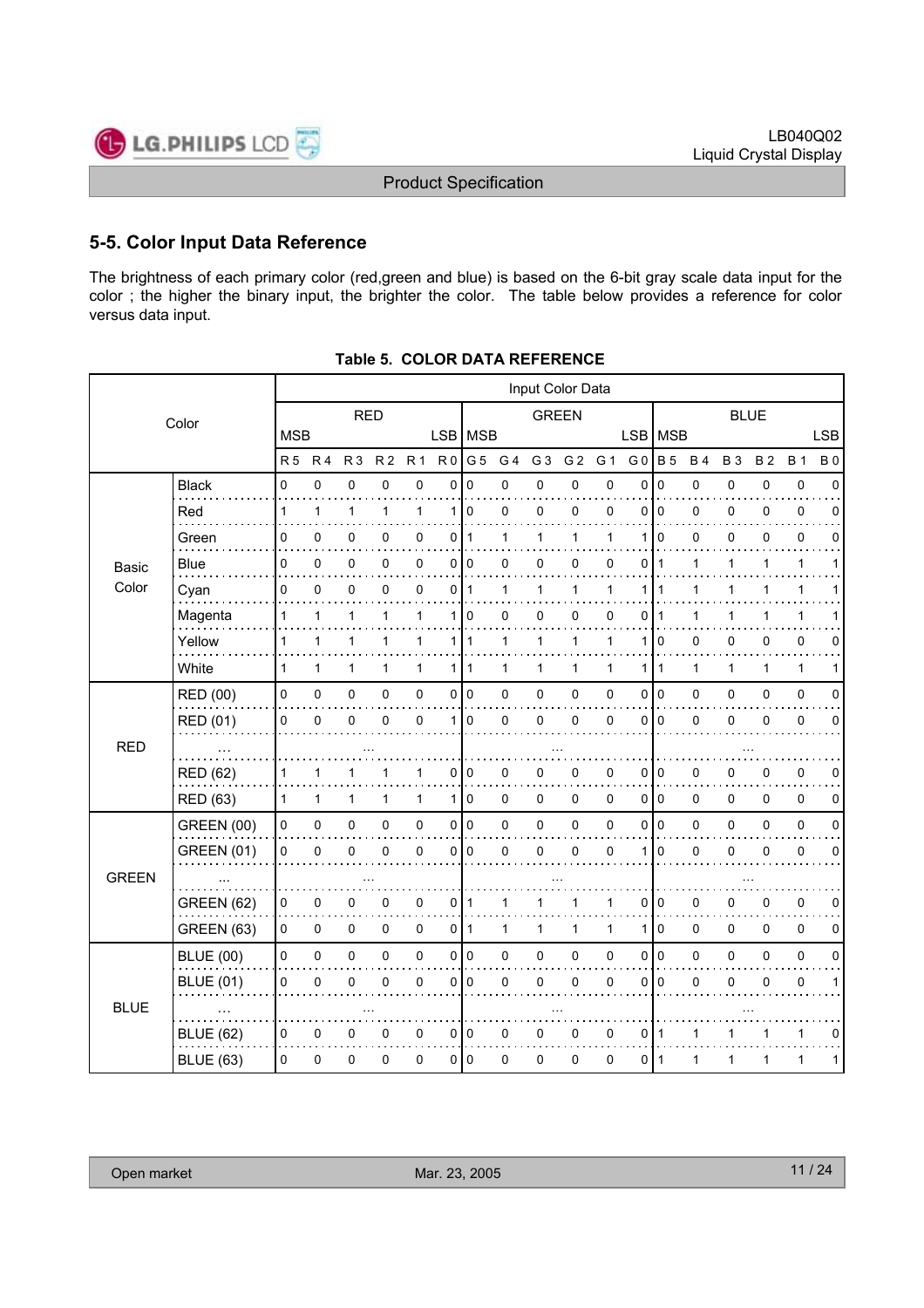

LB040Q02 Liquid Crystal Display



|  | Table 6. POWER SEQUENCE TABLE |  |
|--|-------------------------------|--|
|  |                               |  |

| Parameter      |                | Value | Units |      |
|----------------|----------------|-------|-------|------|
|                | Min.           | Typ.  | Max.  |      |
| $\mathsf{T}_1$ |                |       | 10    | (ms) |
| T <sub>2</sub> | $\Omega$       |       | 50    | (ms) |
| $T_3$          | 200            |       |       | (ms) |
| $T_4$          | 200            |       |       | (ms) |
| $T_5$          | $\Omega$       |       | 50    | (ms) |
| $T_6$          | $\Omega$       |       | 10    | (ms) |
| T <sub>7</sub> | $\overline{2}$ |       |       | (s)  |

#### Note)

1. Please avoid floating state of interface signal at invalid period.

2. When the interface signal is invalid, be sure to pull down the power supply for LCD VCC to 0V.

### **5.7 Vcc Power Dip Condition**

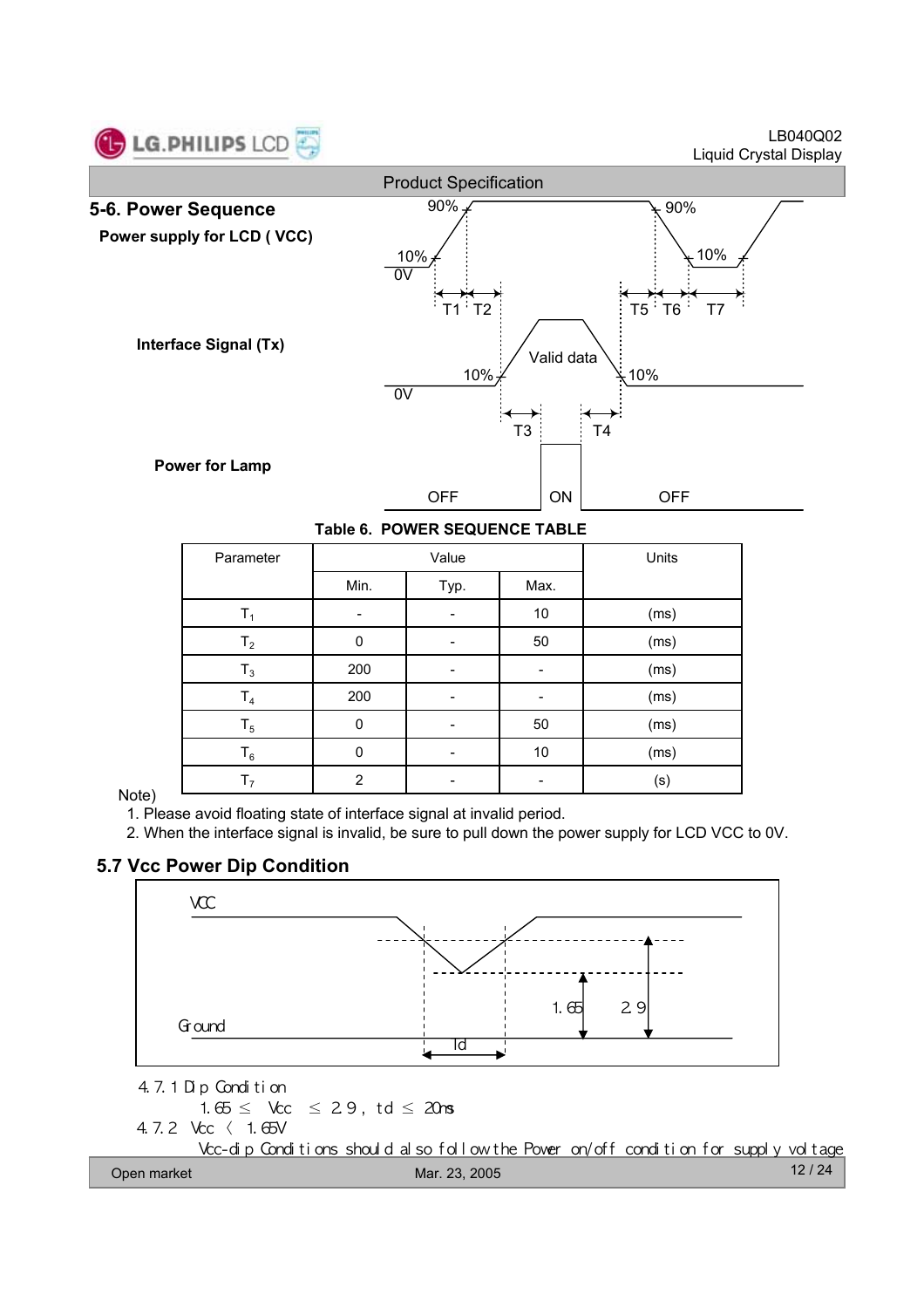

### **6. Optical Specification**

Optical characteristics are determined after the unit has been 'ON' and stable for approximately 30 minutes in a dark environment at 25°C. The values specified are at an approximate distance 50cm from the LCD surface at a viewing angle of  $\Phi$  and  $\Theta$  equal to 0°.

FIG. 1 presents additional information concerning the measurement equipment and method.



### **FIG. 1 Optical Characteristic Measurement Equipment and Method**

**Table 7. OPTICAL CHARACTERISTICS**

Ta=25°C, VCC=3.3V, fv=60Hz, Dclk= 6.3MHz,  $I_1$ =6.0mA

| Parameter                    |                |               | Values | Units      | <b>Notes</b>      |                 |
|------------------------------|----------------|---------------|--------|------------|-------------------|-----------------|
|                              | Symbol         | Min           | Typ    | <b>MAx</b> |                   |                 |
| <b>Contrast Ratio</b>        | <b>CR</b>      | 280           | 400    |            |                   | 1               |
| Surface Luminance, white     | $L_{WH}$       | 360           | 450    |            | cd/m <sup>2</sup> | 2               |
| Luminance Variation          | $\delta$ white |               | 1.20   | 1.40       |                   | 3               |
| Response Time                |                |               |        |            |                   | 4               |
| <b>Rise Time</b>             | $Tr_R$         |               | 10     | 20         | ms                |                 |
| Decay Time                   | $Tr_D$         |               | 30     | 45         | ms                |                 |
| <b>Color Coordinates</b>     |                |               |        |            |                   |                 |
| <b>RED</b>                   | <b>RX</b>      | 0.566         | 0.596  | 0.626      |                   |                 |
|                              | <b>RY</b>      | 0.317         | 0.347  | 0.377      |                   |                 |
| <b>GREEN</b>                 | GX             | 0.297         | 0.327  | 0.357      |                   |                 |
|                              | GY             | 0.512         | 0.542  | 0.572      |                   |                 |
| <b>BLUE</b>                  | <b>BX</b>      | 0.131         | 0.161  | 0.191      |                   |                 |
|                              | BY             | 0.116         | 0.146  | 0.176      |                   |                 |
| <b>WHITE</b>                 | <b>WX</b>      | 0.283         | 0.313  | 0.343      |                   |                 |
|                              | <b>WY</b>      | 0.299         | 0.329  | 0.359      |                   |                 |
| Viewing Angle                |                |               |        |            |                   | 5 (CR $\geq$ 5) |
| x axis, right( $\Phi$ =0°)   | $\Theta$ r     | 60            | 65     |            | degree            |                 |
| x axis, left ( $\Phi$ =180°) | $\Theta$       | 60            | 65     |            | degree            |                 |
| y axis, up ( $\Phi$ =90°)    | $\Theta$ u     | 40            | 50     |            | degree            |                 |
| y axis, down ( $\Phi$ =270°) | $\Theta$ d     | 60            | 65     |            | degree            |                 |
|                              |                |               |        |            |                   |                 |
| Open market                  |                | Mar. 23, 2005 |        |            |                   | 13/24           |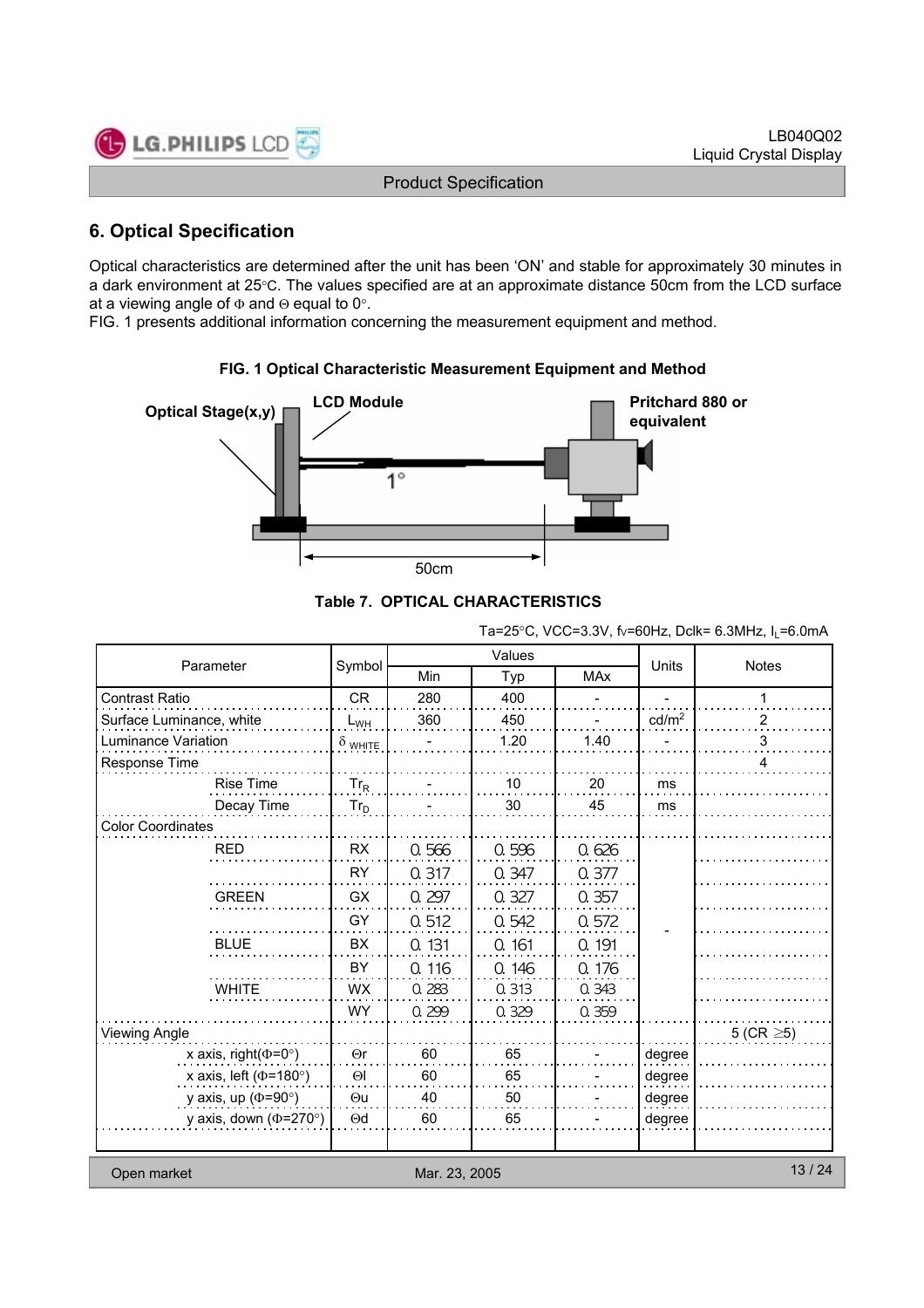

#### LB040Q02 Liquid Crystal Display

#### Product Specification

Note)

1. Contrast Ratio(CR) is defined mathematically as Surface Luminance with all white pixels

Contrast Ratio =

Surface Luminance with all black pixels

- 2. Surface luminance is the center point across the LCD surface 50cm from the surface with all pixels displaying white. For more information see FIG 1.
- 3. The variation in surface luminance, The Panel total variation ( $\delta$  WHITE) is determined by measuring L<sub>N</sub> at each test position 1 through 5, and then dividing the maximum  $L<sub>N</sub>$  of 5 points luminance by minimum  $L_N$  of 5 points luminance. For more information see FIG 2.

 $\delta$ <sub>WHITE</sub> = Maximum(L<sub>1</sub>, L<sub>2</sub>, ... L<sub>5</sub>) / Minimum(L<sub>1</sub>, L<sub>2</sub>, ... L<sub>5</sub>)

- 4. Response time is the time required for the display to transition from white to black (rise time,  $Tr_B$ ) and from black to white(Decay Time,  $Tr_D$ ). For additional information see FIG 3.
- 5. Viewing angle is the angle at which the contrast ratio is greater than 5. The angles are determined for the horizontal or x axis and the vertical or y axis with respect to the z axis which is normal to the LCD surface. For more information see FIG 4.

| 6. Gray scale specification | * $f_{v} = 60$ Hz   |
|-----------------------------|---------------------|
| <b>Gray Level</b>           | Luminance [%] (Typ) |
|                             | 0.15                |
|                             | 0.5                 |
| L <sub>15</sub>             | 3.5                 |
| L23                         | 9.0                 |
| L31                         | 19.0                |
| L39                         | 29.0                |
| 147                         | 45.0                |
| L <sub>55</sub>             | 73.5                |
| L63                         | 100                 |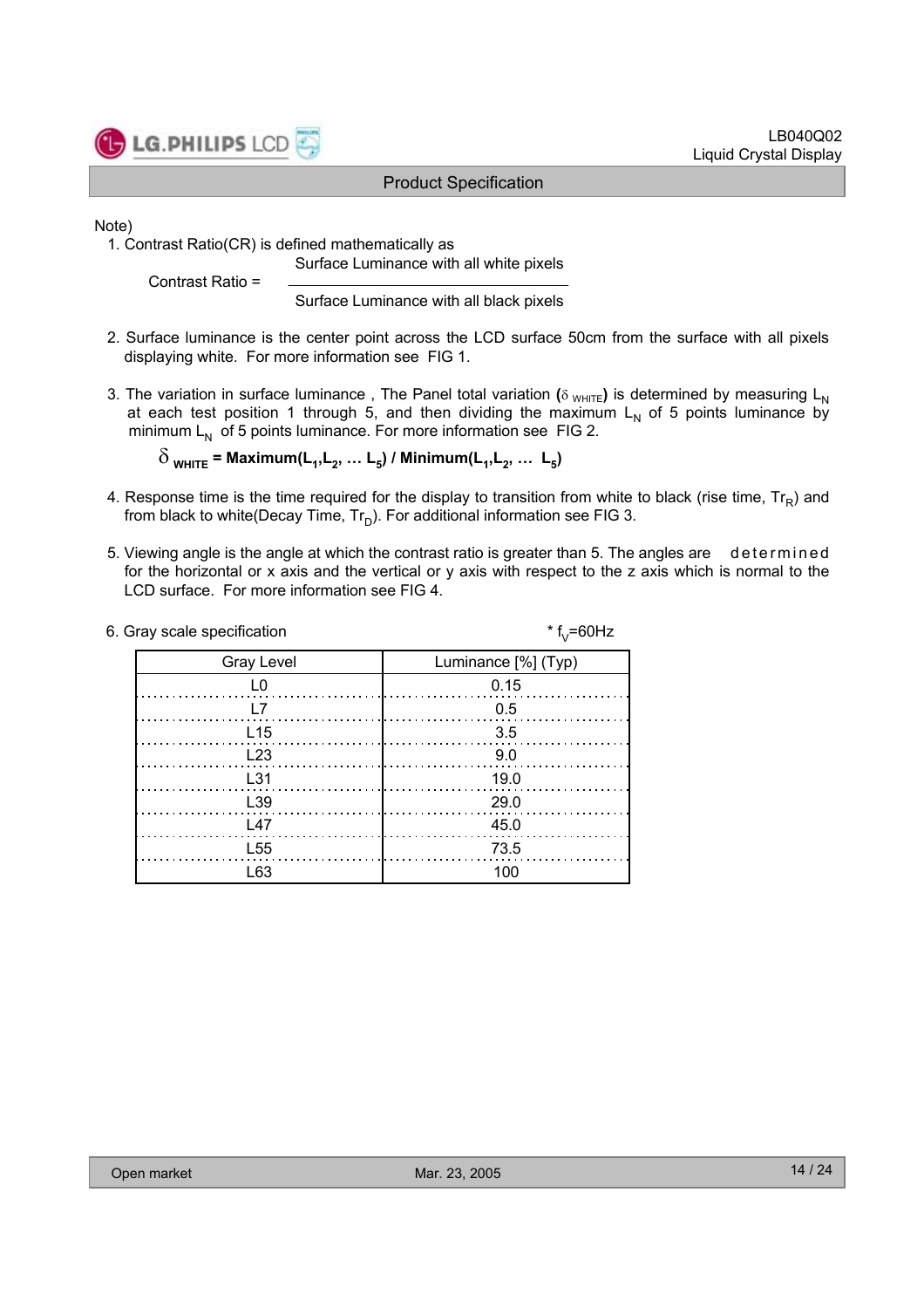

#### **FIG. 2 Luminance**

<measuring point for surface luminance & measuring point for luminance variation>



**H,V : ACTIVE AREA**

#### **FIG. 3 Response Time**

The response time is defined as the following figure and shall be measured by switching the input signal for "black" and "white".

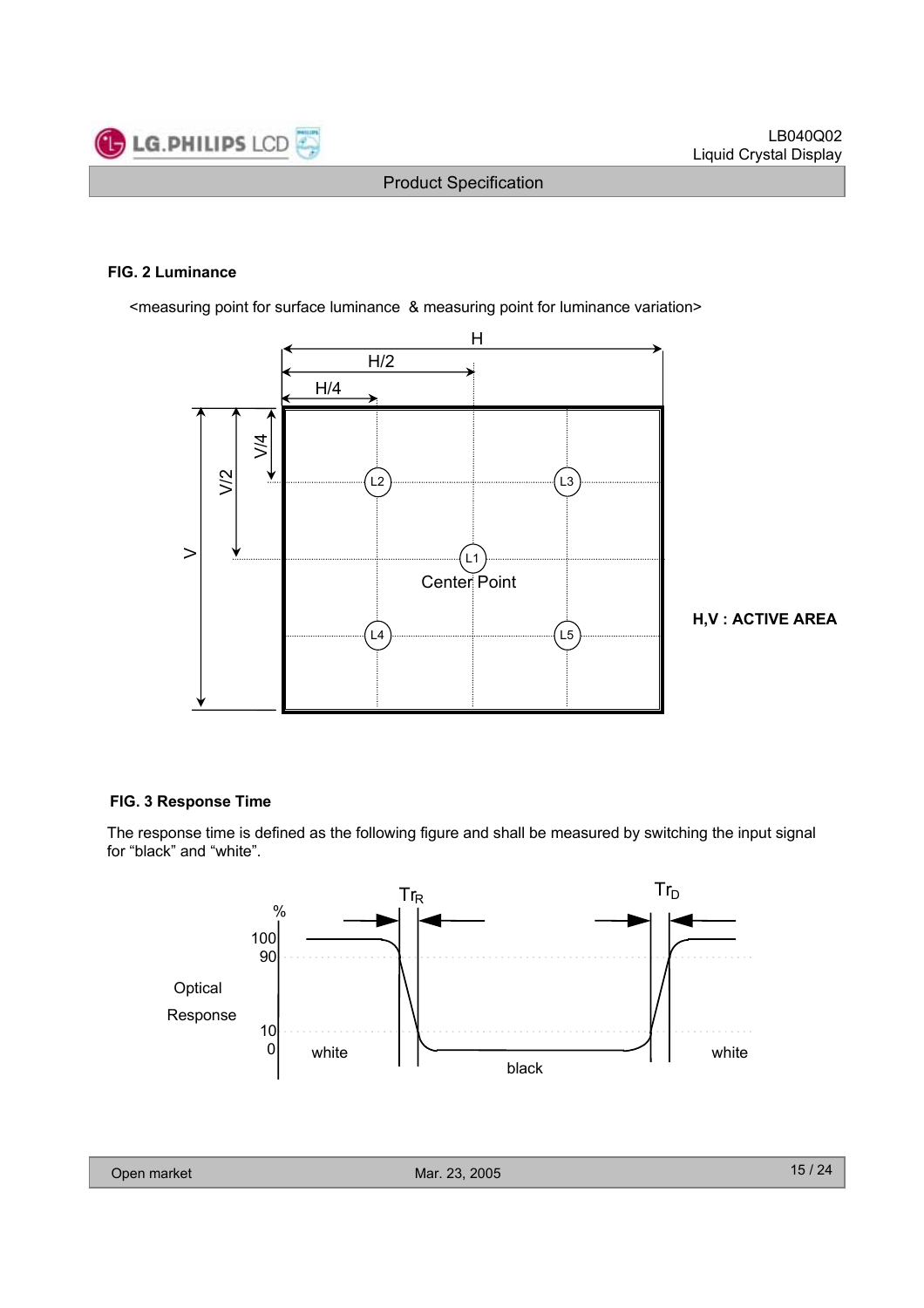

#### **FIG. 4 Viewing angle**

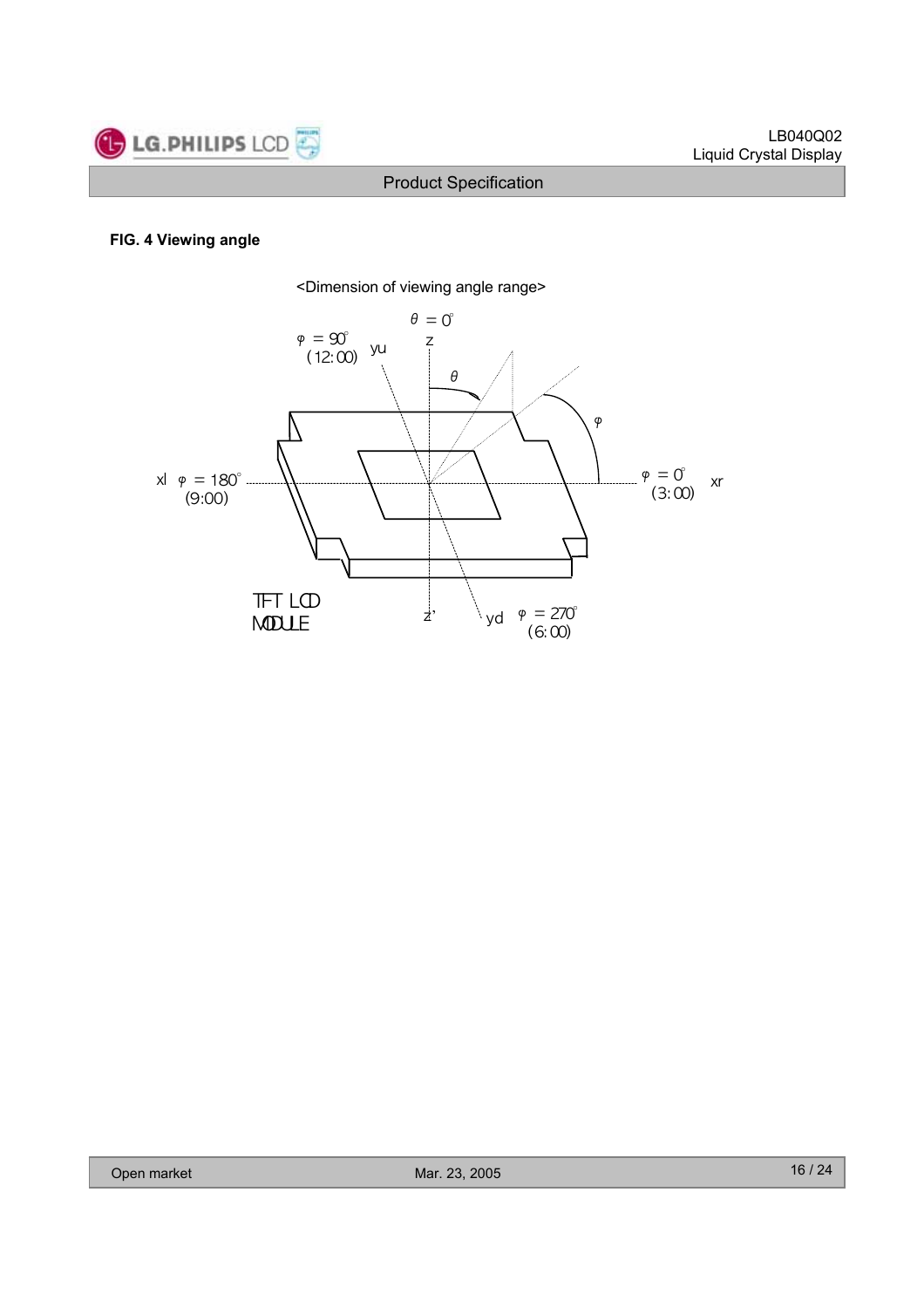

### **7. Mechanical Characteristics**

The contents provide general mechanical characteristics for the model LB040Q02. In addition the figures in the next page are detailed mechanical drawing of the LCD.

|                     | Horizontal                    | 98.4 ( $\pm$ 0.3)mm |  |  |
|---------------------|-------------------------------|---------------------|--|--|
| Outline Dimension   | Vertical                      | 78.0 ( $\pm$ 0.3)mm |  |  |
|                     | Depth                         | 10.4 ( $\pm$ 0.3)mm |  |  |
|                     | Horizontal                    | 81.6 mm             |  |  |
| Active Display Area | Vertical<br>$61.2 \text{ mm}$ |                     |  |  |
| Weight              | 110g (TYP), 120g(MAX)         |                     |  |  |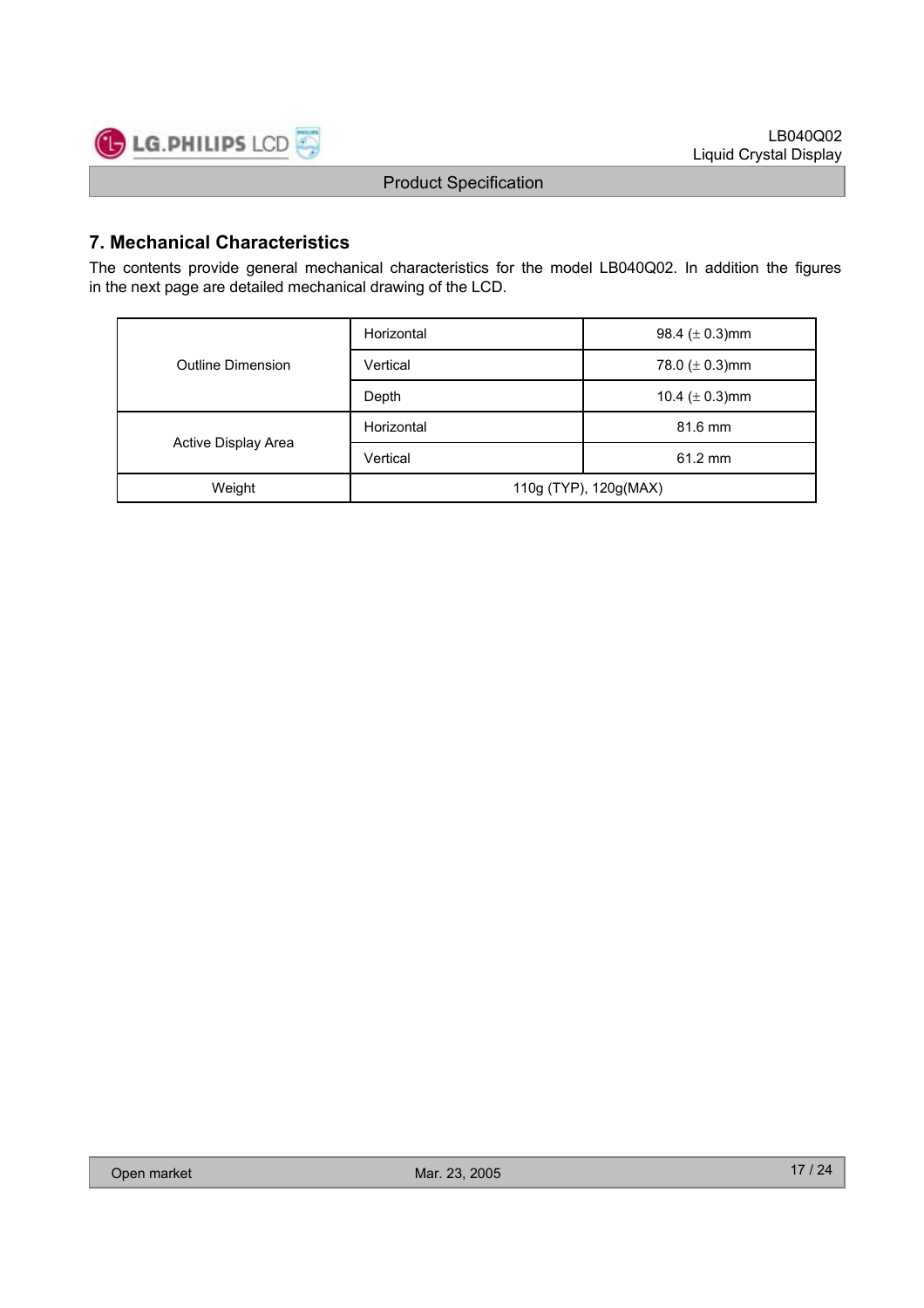



<FRONT VIEW> <parallel to the Note) Unit:[mm], General tolerance:  $\pm$  0.5mm

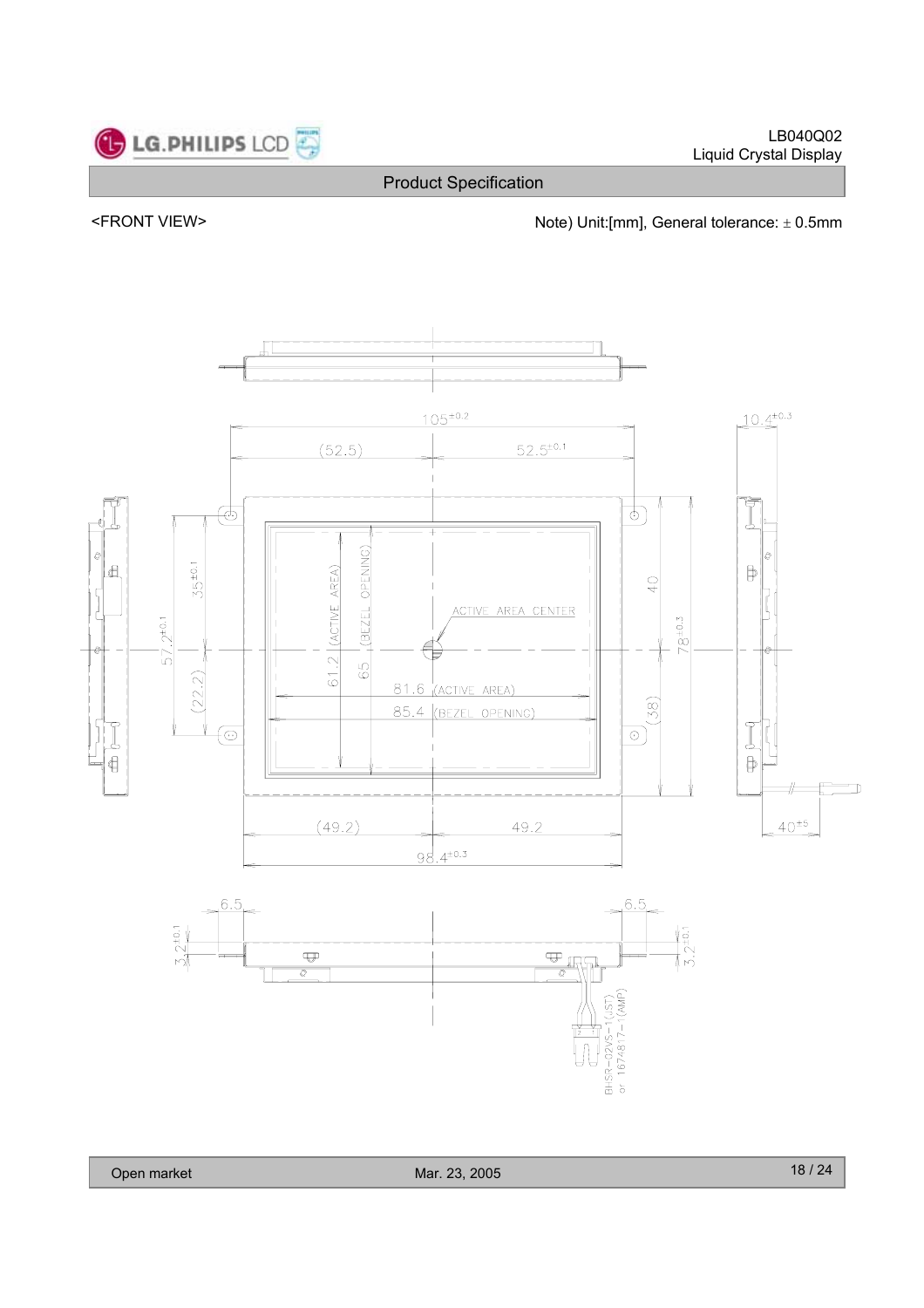

LB040Q02 Liquid Crystal Display

Product Specification

<REAR VIEW> Note) Unit:[mm], General tolerance:  $\pm$  0.5mm

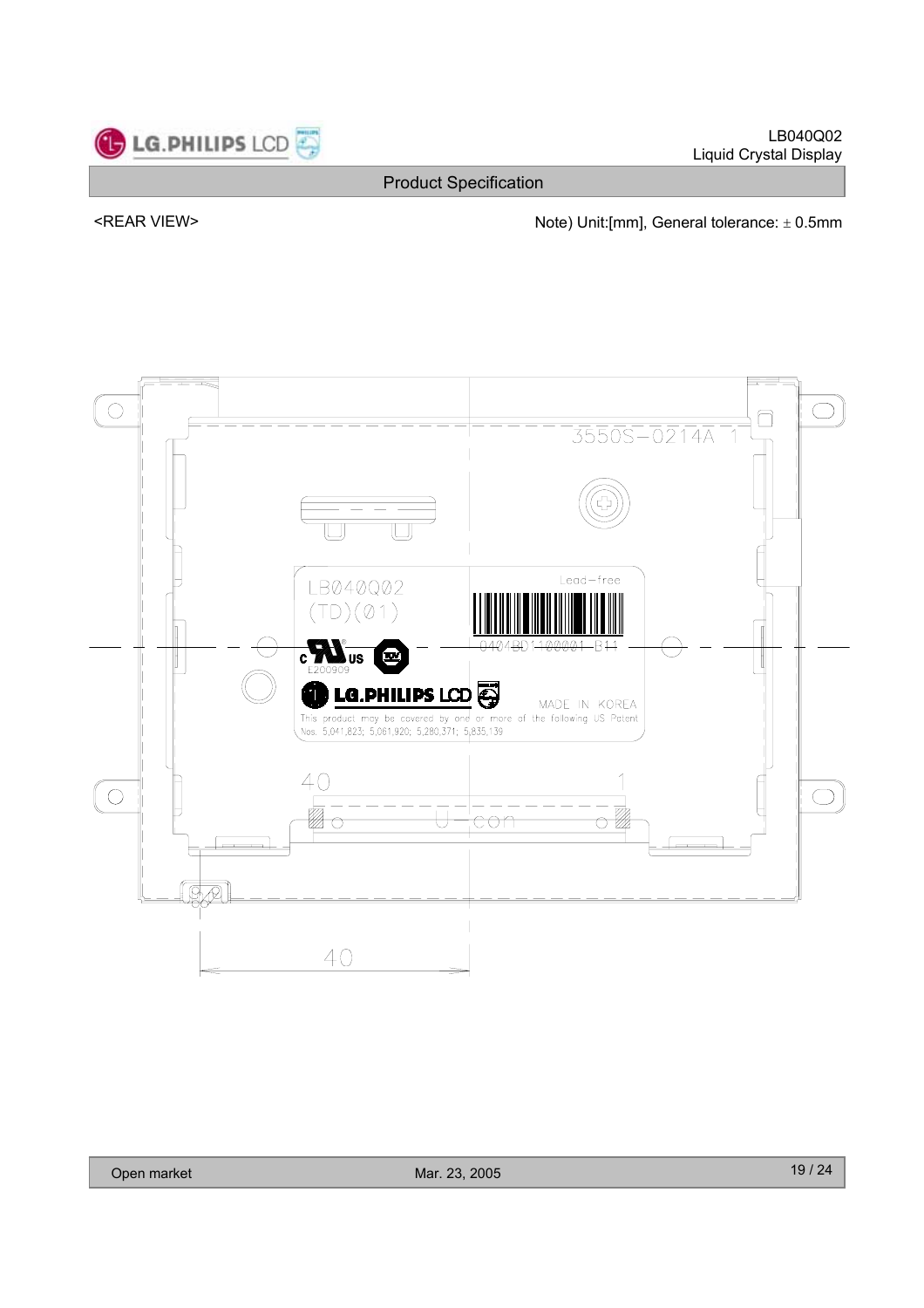

### **8. Reliability**

| No. | <b>Test Items</b>                                 | <b>Test Condition</b>                                                                                                                             | <b>REMARK</b> |
|-----|---------------------------------------------------|---------------------------------------------------------------------------------------------------------------------------------------------------|---------------|
| 1   | High Temperature Storage Test                     | Ta=85℃ 240h                                                                                                                                       |               |
| 2   | Low Temperature Storage Test                      | Ta=-40℃ 240h                                                                                                                                      |               |
| 3   | <b>High Temperature Operation Test</b>            | Tp=85℃<br>240h                                                                                                                                    | 1             |
| 4   | Low Temperature Operation Test                    | Ta=-30℃ 240h                                                                                                                                      | 1             |
| 5   | High Temperature and High Humidity Operation Test | Ta=65℃ 90%RH 240h                                                                                                                                 |               |
| 6   | Electro Static Discharge Test                     | -Panel Surface/Top Case<br>: 150pF $\pm$ 15kV 150 $\Omega$<br>(direct discharge, five times)<br>-FPC input terminal : 100pF $\pm$ 200V 0 $\Omega$ |               |
| 7   | <b>Shock Test</b><br>(non-operating)              | No Operation, 180G, 2msec, Half Sine<br>$\pm$ X, $\pm$ Y, $\pm$ Z Per 1time                                                                       |               |
| 8   | <b>Vibration Test</b><br>(non-operating)          | Sine No Operation<br>10~500~10Hz, 0.37Oct/min, 1.5G<br>X/Y/Z direction, Per 1H                                                                    |               |
| 9   | <b>Thermal Shock Test</b>                         | $-30^{\circ}$ (0.5h) ~ 85°C (0.5h) / 100 cycles                                                                                                   |               |

\*\*\*\*\*  $T_a$ = Ambient Temperature,  $T_p$  = Panel Surface Temperature.

1.In the standard condition, there shall be no practical problems that may affect the display function.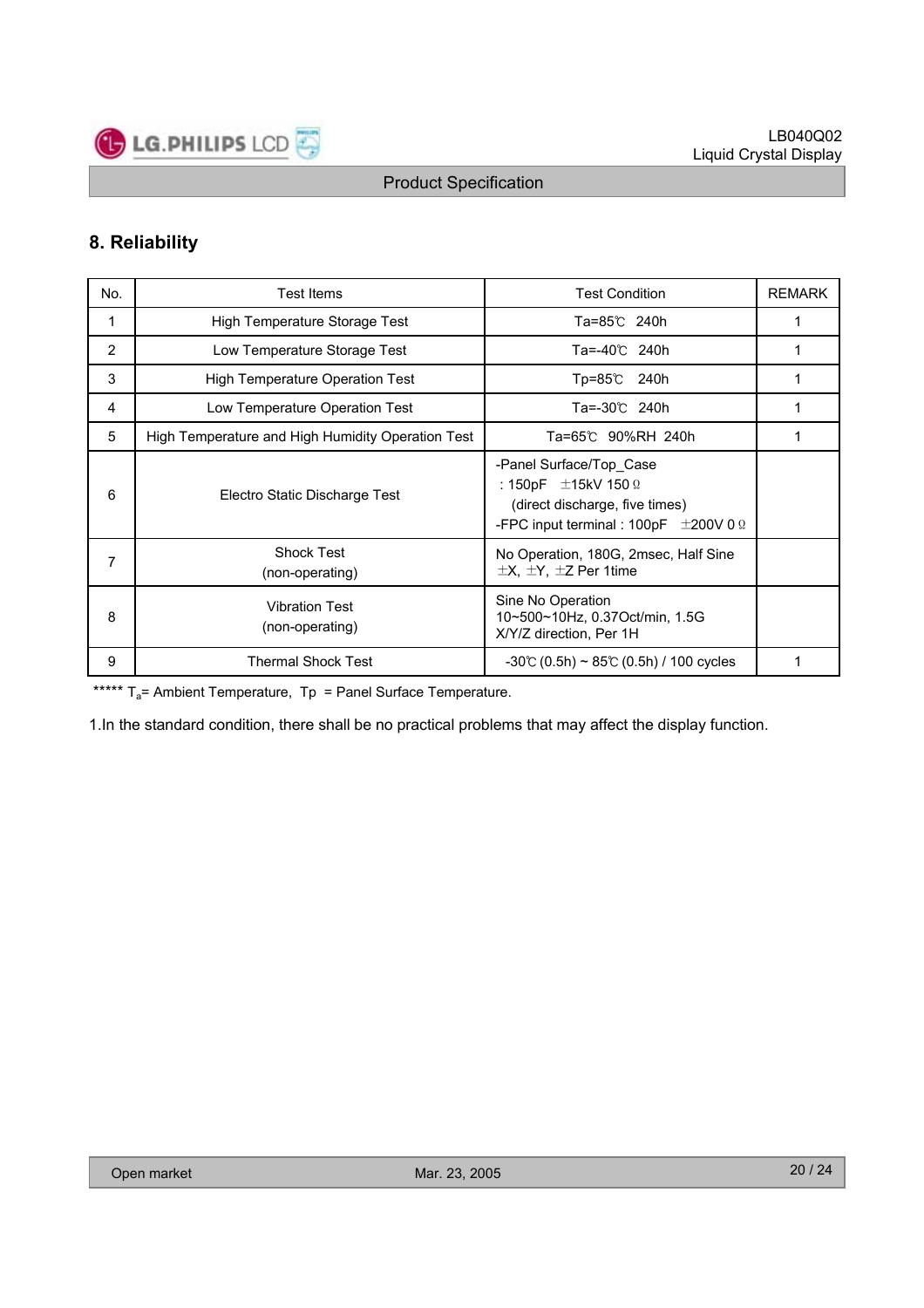

### **9. International Standards**

### **9-1. Safety**

a) UL 60950, Third Edition, Underwriters Laboratories, Inc., Dated Dec. 11, 2000.

Standard for Safety of Information Technology Equipment, Including Electrical Business Equipment. b) CAN/CSA C22.2, No. 60950, Third Edition, Canadian Standards Association, Dec. 1, 2000. Standard for Safety of Information Technology Equipment, Including Electrical Business Equipment.

c) EN 60950 : 2000, Third Edition

IEC 60950 : 1999, Third Edition

European Committee for Electrotechnical Standardization(CENELEC)

EUROPEAN STANDARD for Safety of Information Technology Equipment Including Electrical Business Equipment.

### **9-2. EMC**

a) ANSI C63.4 "Methods of Measurement of Radio-Noise Emissions from Low-Voltage Electrical and Electrical Equipment in the Range of 9kHZ to 40GHz. "American National Standards Institute(ANSI), 1992

b) C.I.S.P.R "Limits and Methods of Measurement of Radio Interface Characteristics of Information Technology Equipment." International Special Committee on Radio Interference.

c) EN 55022 "Limits and Methods of Measurement of Radio Interface Characteristics of Information Technology Equipment." European Committee for Electrotechnical Standardization.(CENELEC), 1998 ( Including A1: 2000 )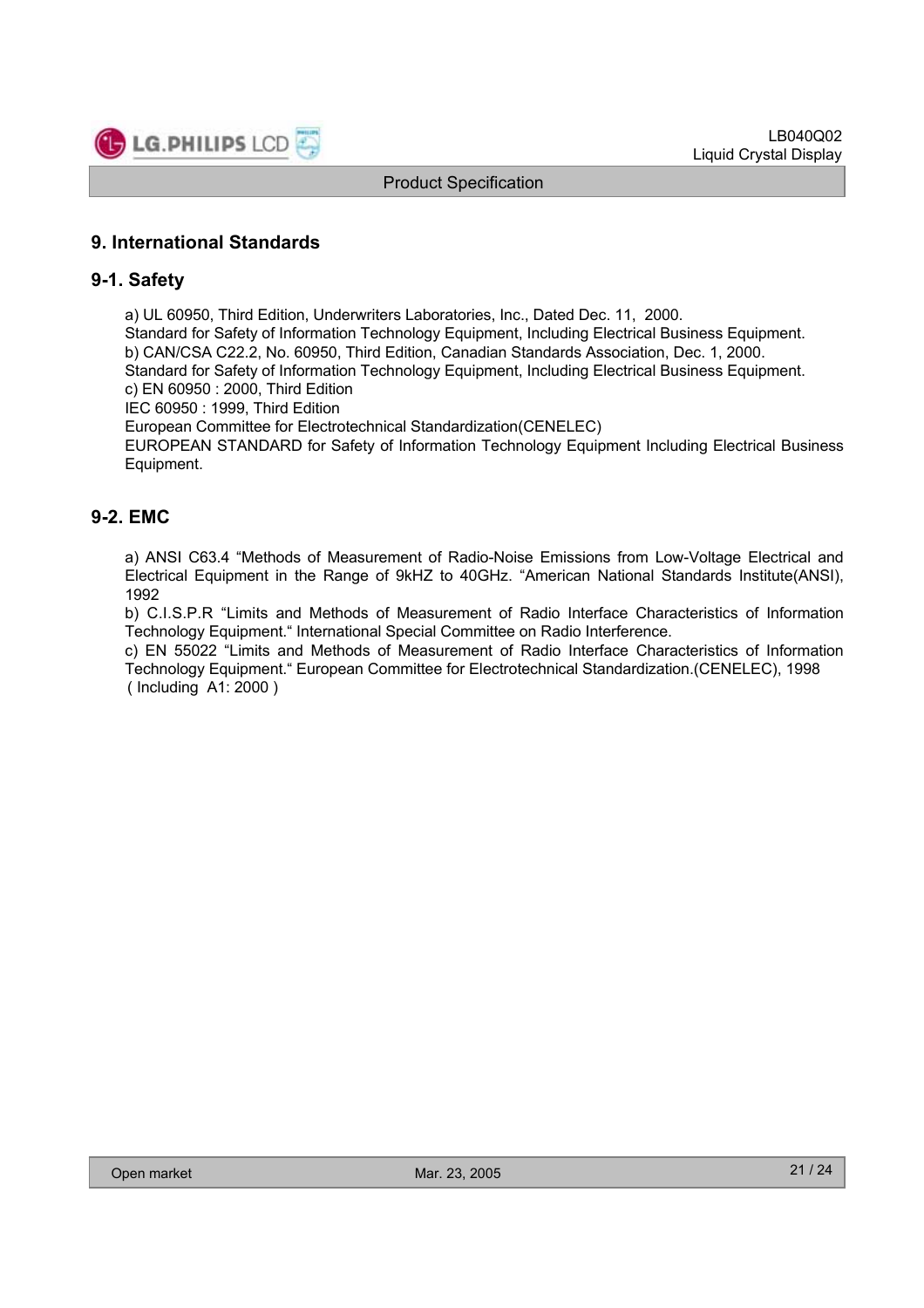

### **10. Packing**

### **10-1. Designation of Lot Mark**

a) Lot Mark



A,B,C : SIZE(INCH) D : YEAR

G : ASSEMBLY CODE H ~ M : SERIAL NO.

E : MONTH F : FACTORY CODE

#### **Note**

#### 1. YEAR

| Year | 2001 | 2002 | 2003 | 2004 | 2005 | 2006 | 2007 | 2008 | 2009 | 2010 |
|------|------|------|------|------|------|------|------|------|------|------|
| Mark |      |      |      |      |      |      |      |      |      |      |

### 2. MONTH

| Month | Jan | -<br>Feb | Mar | Apr | May | Jun | Jul | Aug | Sep | Oct | Nov | Dec |
|-------|-----|----------|-----|-----|-----|-----|-----|-----|-----|-----|-----|-----|
| Mark  |     | -        |     |     | ັ   |     |     |     | w   | . . | -   | ີ   |

#### 3. FACTORY CODE

| <b>Factory Code</b> | LPL Gumi | LPL Nanjing |  |
|---------------------|----------|-------------|--|
| Mark                |          |             |  |

4. SERIAL NO.

Mark | 100001~199999, 200001~299999, 300001~399999, …., A00001~A99999, ….., Z00001~Z99999

#### b) Location of Lot Mark

Serial No. is printed on the label. The label is attached to the backside of the LCD module. This is subject to change without prior notice.

### **10-2. Packing Form**

- a) Package quantity in one box : 132 pcs
- b) Box Size : 475 x 348 x 341 (mm)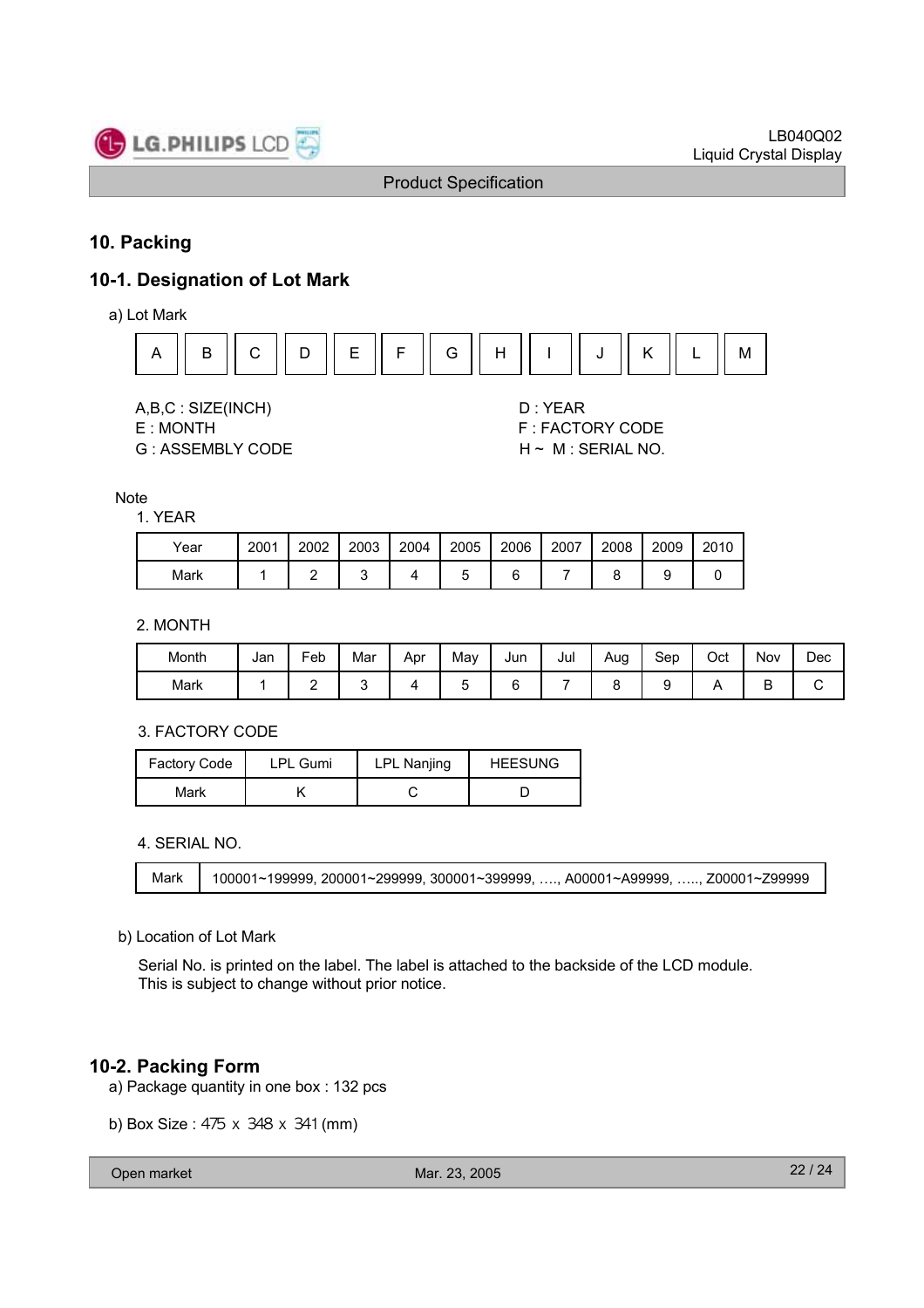

### **11. PRECAUTIONS**

Please pay attention to the following when you use this TFT LCD module.

### **11-1. MOUNTING PRECAUTIONS**

- (1) You must mount a module using holes arranged in four corners or four sides.
- (2) You should consider the mounting structure so that uneven force(ex. Twisted stress) is not applied to the module.

And the case on which a module is mounted should have sufficient strength so that external force is not transmitted directly to the module.

- (3) Please attach a transparent protective plate to the surface in order to protect the polarizer. Transparent protective plate should have sufficient strength in order to the resist external force.
- (4) You should adopt radiation structure to satisfy the temperature specification.
- (5) Acetic acid type and chlorine type materials for the cover case are not desirable because the former generates corrosive gas of attacking the polarizer at high temperature and the latter causes circuit break by electro-chemical reaction.
- (6) Do not touch, push or rub the exposed polarizers with glass, tweezers or anything harder than HB pencil lead. And please do not rub with dust clothes with chemical treatment. Do not touch the surface of polarizer for bare hand or greasy cloth.(Some cosmetics deteriorate the polarizer.)
- (7) When the surface becomes dusty, please wipe gently with absorbent cotton or other soft materials like chamois soaks with petroleum benzine. Normal-hexane is recommended for cleaning the adhesives used to attach front / rear polarizers. Do not use acetone, toluene and alcohol because they cause chemical damage to the polarizer.
- (8) Wipe off saliva or water drops as soon as possible. Their long time contact with polarizer causes deformations and color fading.
- (9) Do not open the case because inside circuits do not have sufficient strength.
- (10) The metal case of a module should be contacted to electrical ground of your system.

### **11-2. OPERATING PRECAUTIONS**

- (1) The spike noise causes the mis-operation of circuits. It should be lower than following voltage :  $V=\pm 200$ mV(Over and under shoot voltage)
- (2) Response time depends on the temperature.(In lower temperature, it becomes longer.)
- (3) Brightness depends on the temperature. (In lower temperature, it becomes lower.) And in lower temperature, response time(required time that brightness is stable after turned on) becomes longer.
- (4) Be careful for condensation at sudden temperature change. Condensation makes damage to polarizer or electrical contacted parts. And after fading condensation, smear or spot will occur.
- (5) When fixed patterns are displayed for a long time, remnant image is likely to occur.
- (6) Module has high frequency circuits. Sufficient suppression to the electromagnetic interference shall be done by system manufacturers. Grounding and shielding methods may be important to minimized the interference.